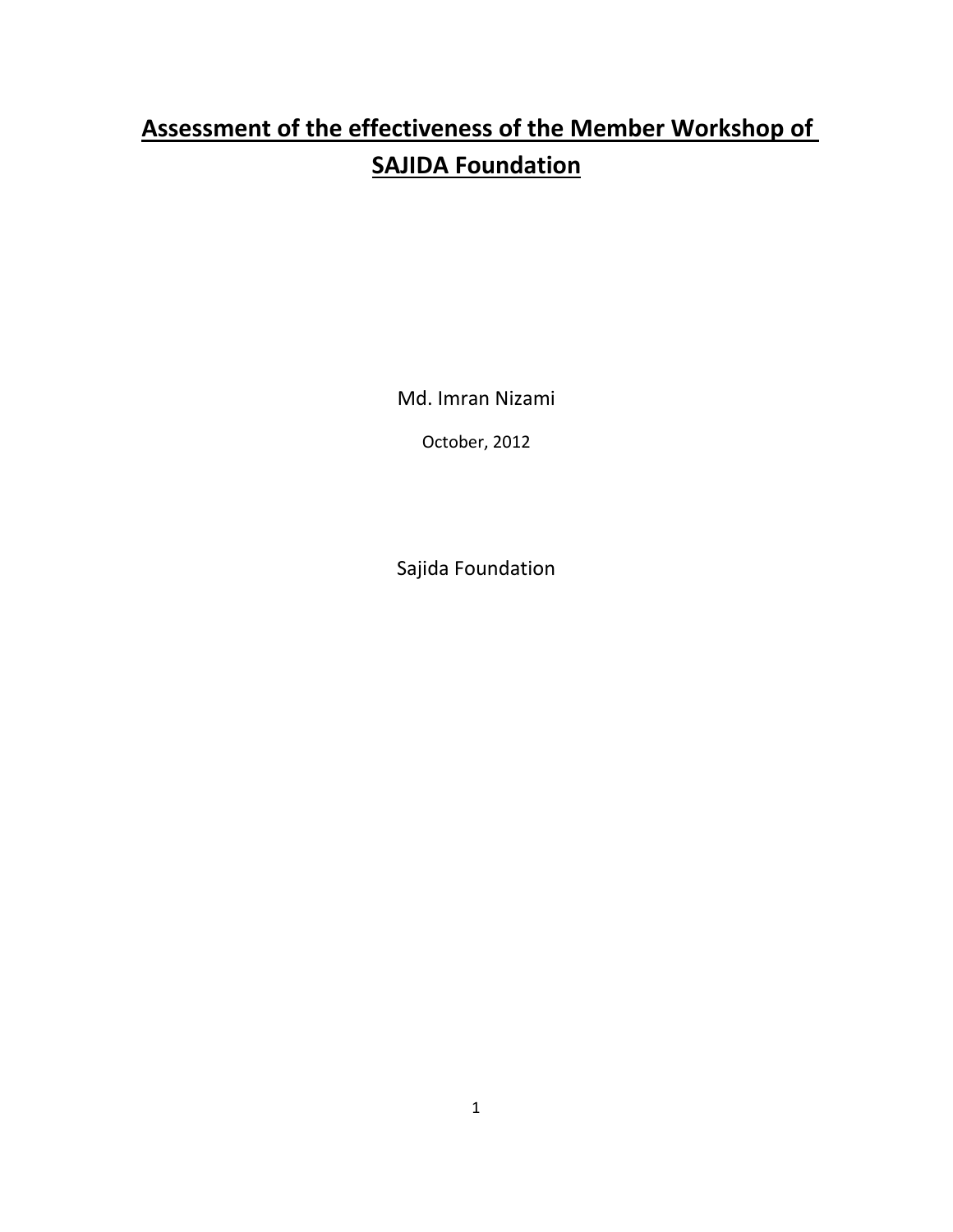## Table of contents

| Topic                  | Page no.       |
|------------------------|----------------|
| Acknowledgements       | 4              |
| Executive summary      | $5-6$          |
| Introduction           | $\overline{7}$ |
| Rationale of the study | 8              |
| Aims of the study      | 8              |
| Methods                | 8              |
| Study area             | 8              |
| Sample                 | 9              |
| Tools and techniques   | 9              |
| Data Collection        | 9              |
| Findings               | $10 - 21$      |
| Conclusion             | 22             |
| Key recommendation     | $22 - 23$      |
| Attachments            | $24 - 25$      |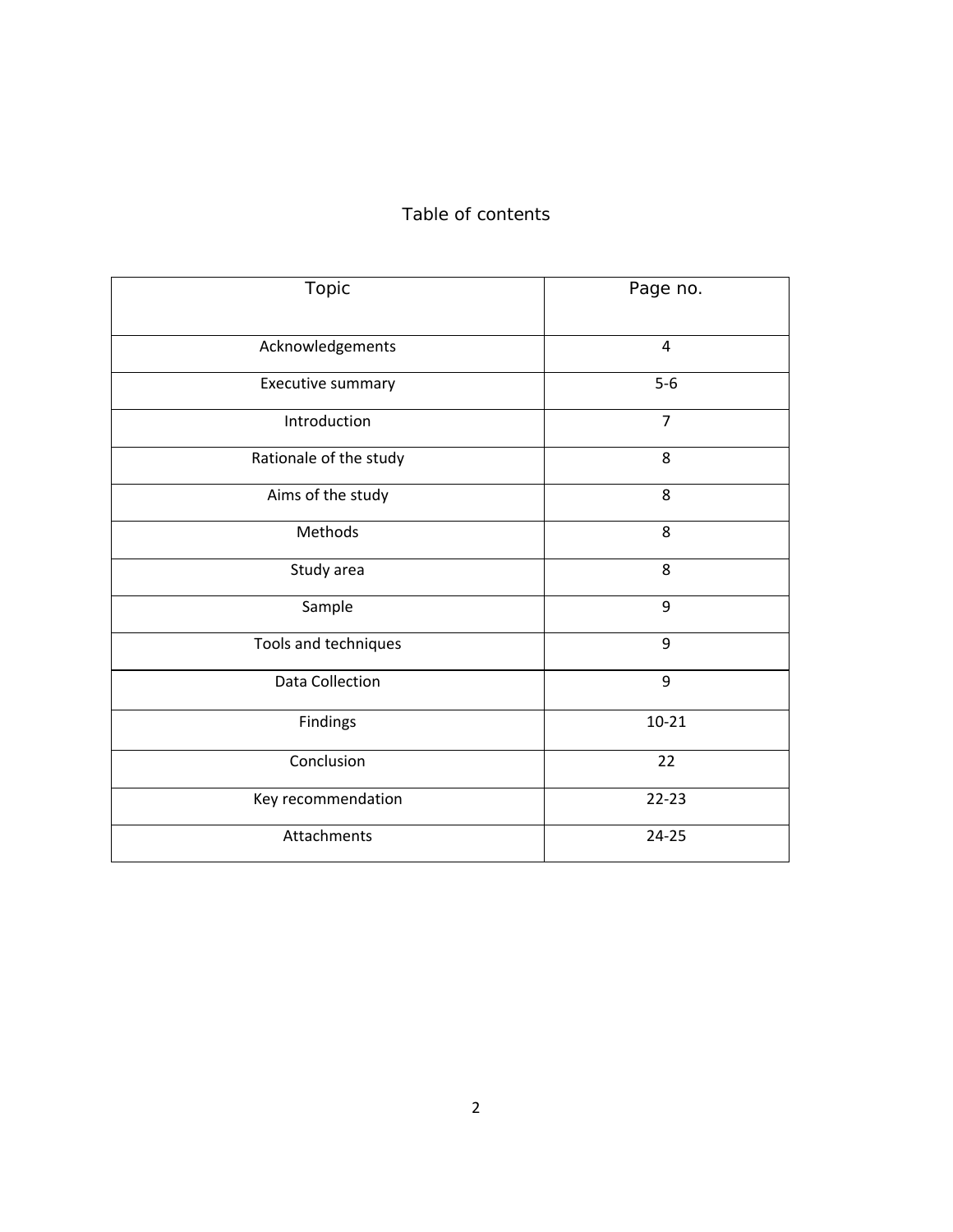## Abbreviation

| AC         | Area Coordinator                    |  |
|------------|-------------------------------------|--|
| ВM         | <b>Branch Manager</b>               |  |
| <b>DPS</b> | Deposit Premium Scheme              |  |
| FGD        | <b>Focus Group Discussion</b>       |  |
| FO         | <b>Field Officer</b>                |  |
| <b>HSC</b> | <b>Higher Secondary Certificate</b> |  |
| KII        | Key Informant Interview             |  |
| ME         | Micro Enterprise                    |  |
| MF         | Micro Finance                       |  |
| NGO        | Non Govt. Organization              |  |
| SB         | SAJIDA Bandhu                       |  |
| SF         | <b>SAJIDA Foundation</b>            |  |
| <b>SLP</b> | Seasonal Loan Program               |  |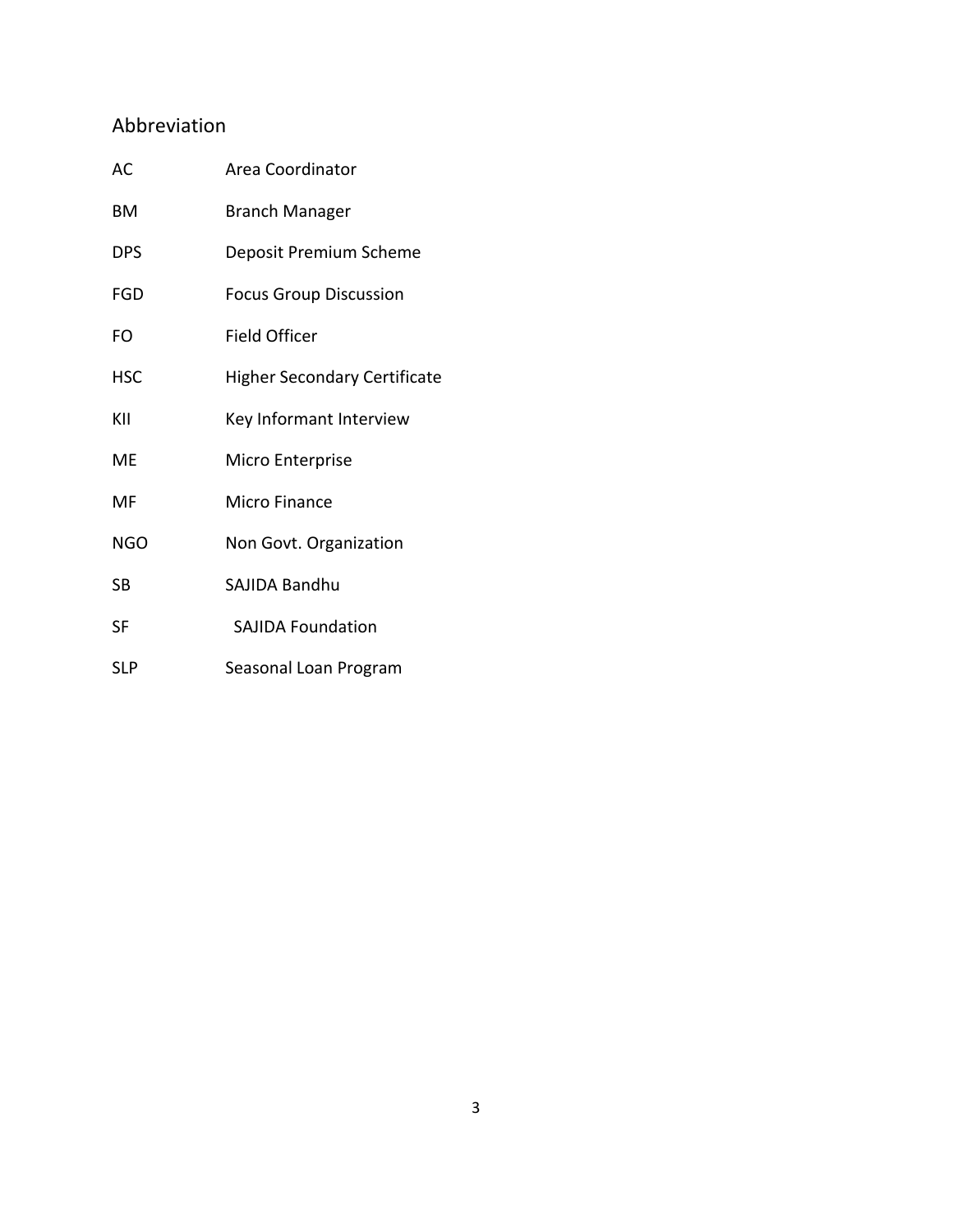#### **Acknowledgements**

The author of this study gratefully acknowledges the overall support provided by Mrs. Zahida Fizza Kabir, Executive Director, Sajida Foundation regarding this study. Dr. Abdus Sabur, Senior Advisor and Mr. Md. Fazlul Haque, Associate Director‐Capacity Building for their valuable instructions, Mr. Md. Monerul Islam, DD‐MF for his guidance, Mr. Dilip Mojumdar, Sr. Coordinator, Training for his valuable suggestions regarding questionnaire development, budget preparing and report writing as well, all the respective Area Coordinators and Branch Managers for supporting in conducting the field research and all the field staffs and participant members within the study area.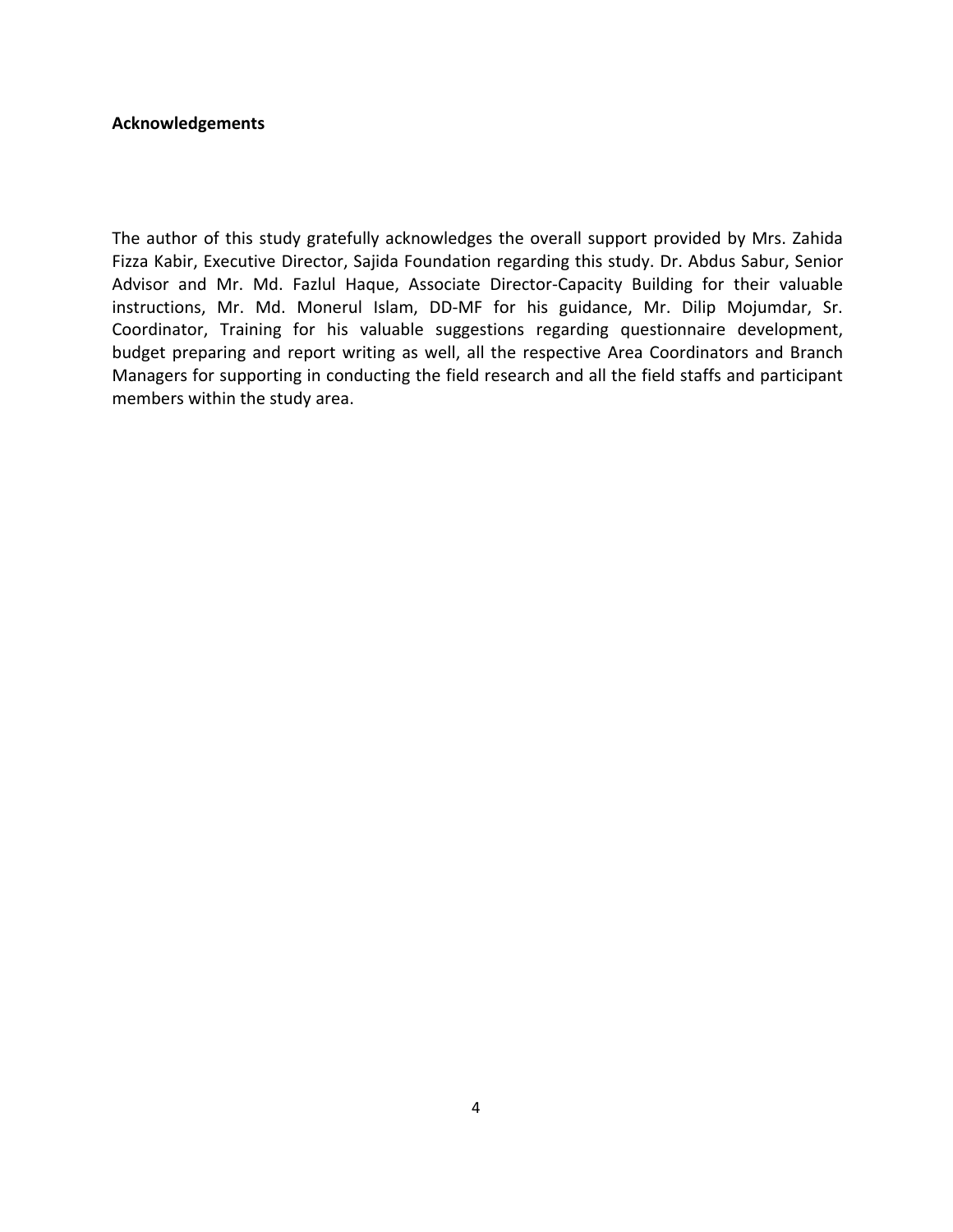#### *Executive summary:*

This study had been conducted to assess the effectiveness of the member (Borrowers) workshop of Sajida Foundation. SF has been working to achieve the goal to improve the quality of life of the members along with their families and their community people sustainably. To achieve this goal Sajida Foundation has been implementing various comprehensive programs which are the key to lead toward the ultimate goal. It is very important to ensure that the targeted population gets the opportunity to utilize all the options opened for supporting them to improve by themselves. Access of information is very supportive to the members. The field staffs are not helping them to get that. This is the reason why Sajida Foundation has invented and piloted a new method called Member Workshop since last quarter of 2010 to make the members more efficient to use or utilize the facilities given by informing the members regarding all the facilities and services of Sajida Foundation entitled by them. As of October 2012, Sajida Foundation has 88 branches in which total centers are 5,947 and total number of members are 1, 35,538. Before starting implementing this method in larger extent, it is very important to assess the effectiveness of this idea which is being considered as one of the very few catalysts to achieve the goal of the organization.

This study aims to explore the retention of knowledge of the participants provided in the member workshop, opinions of the participants and staffs regarding the workshop process and the needs to make the workshop more effective in future. This study also aims to rectify the weaknesses and add valuable suggestions from the members and the staffs for more effective implementation in future.

This study was conducted in the major 4 districts of Sajida Foundation working areas. The districts were Dhaka, Narayanganj, Gazipur and Chittagong, applying qualitative methods. Focus Group Discussion (FGD) and In‐depth Interviews were used to collect information on different aspects of the member workshop. Eight in‐depth interviews were conducted with male and female staffs. Fourteen FGDs were conducted with the members and field staffs.

It has been found that the participants of the member workshop are involved with income generating activities and as housewives. They can remember the rules and regulations quite well of the products which they have already received but for the rests they can not remember anything but in some cases, they can tell a summary. In every FGDs with the members there were a dominant voice and the rests of the participants were just agreed with the voice in most cases. Members told that they have forgotten the rules and regulation as the workshop hold a year ago. One of the participants said "How can we remember? We are not only involved with SF but also we are with our family. We are to pass busy time with them." Another respondent said "How can we remember everything besides facing many family troubles"! The staffs and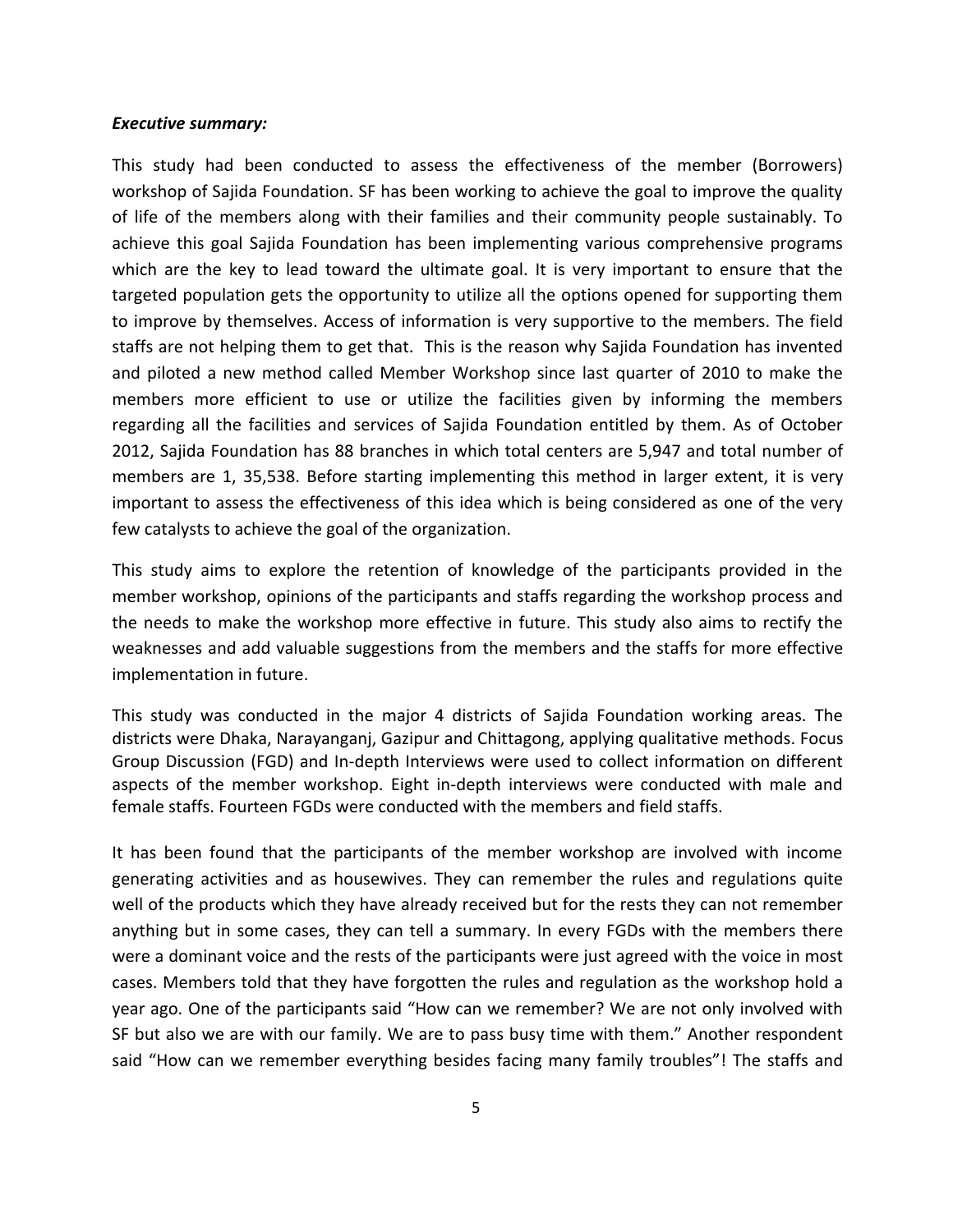key informants also informed that the members can not remember the discussion made in the workshop. Only a few participants are serious in the workshop. One of the staffs informed that when he asked one of the participants regarding the discussion in the workshop, the participant said "Yes, I joined. They have provided us tea and snacks and discussed about savings, installment, loan etc. They also discussed on many other rules. But I can not remember". One of the participants said when it was asked to provide opinion regarding the workshop "I feel happy. I feel that I am free today away from the responsibilities of my family. Many of the participants attend the workshop with the same feeling like me". All the participants opined that the workshop is doing a great job in terms of providing information and raising awareness among the members and staffs. But the members informed that the field staffs do not provide loans to them though it was told in the workshop. Now the question is how the workshop can be effective if the participants can not remember the contents or apply it? The participants have provided some suggestions to make the workshop more effective in future. Such as: participation from every center should ensure, video or picture should be displayed along with discussion, workshop should hold 2/3 times in a year on regular basis, field staffs should be trained regarding the rules and regulations of SF and local conveyance amount should be improved etc.

The idea of the member workshop was great certainly. It helps the members to aware regarding their rights, to know and use the services and products of SF. But due to lack of retention of knowledge among the members and lack of proper cooperation by the field staffs, members are unable to demand or use the products and services. Ensuring the effectiveness is a chain of action where the ultimate goal is to ensure the use of products and services by the members for the betterment of their lives along with their family and surrounding community people. So, the member workshop can be effective only when the program implementers and members work together on a course of action.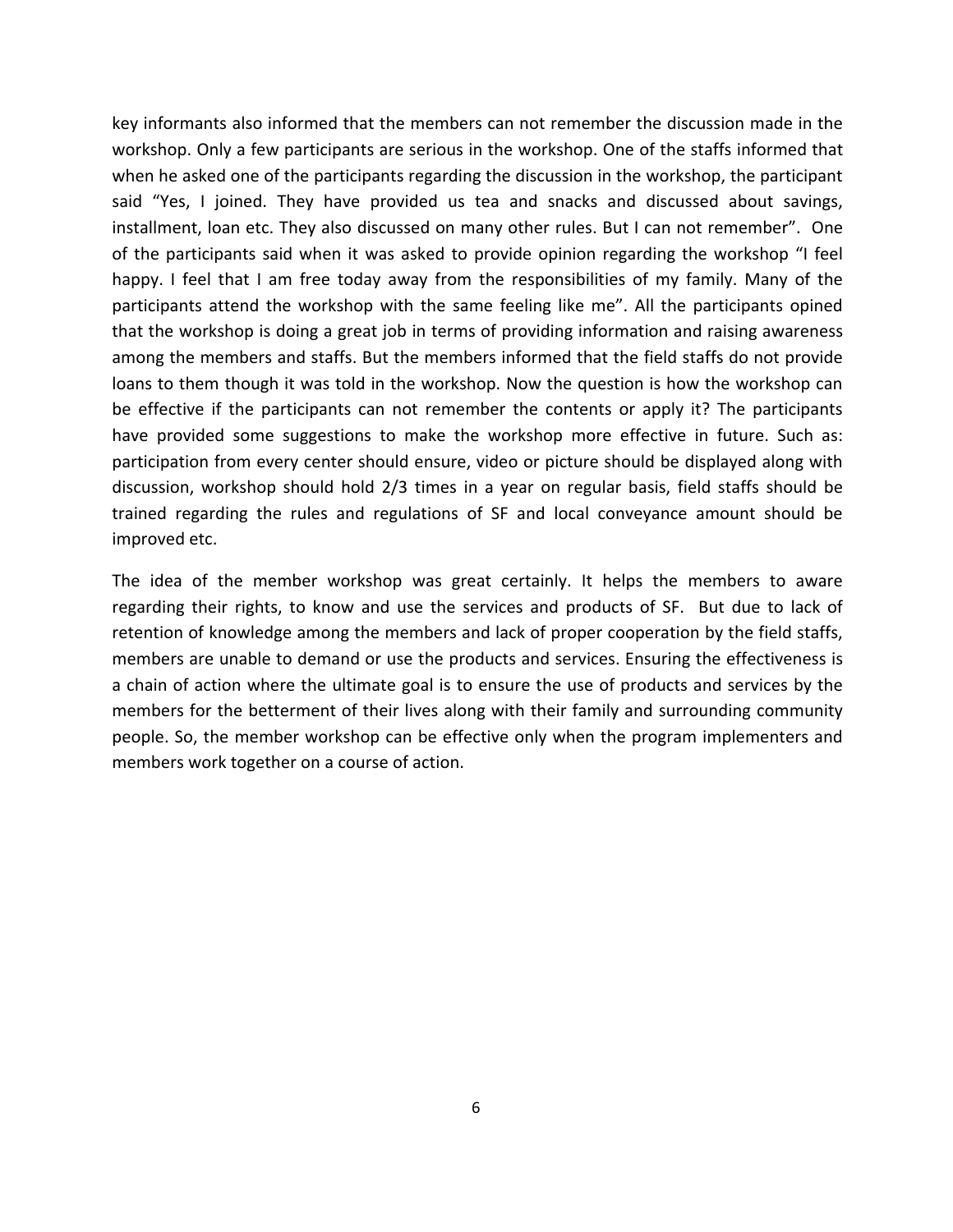#### *Introduction*

SAJIDA Foundation has started in 1987. Micro Credit Program started in 1993 offering Micro Credit to the poor women in old Dhaka. Since then it continues to develop and expand the program. At present this program has expanded in 5 districts in Bangladesh with the mission `To improve the quality of life in the communities where we work through sustainable and effective interventions' and vision 'Health, Happiness and Dignity for all'. According to the mission and vision, SAJIDA didn't continue only with the Micro Credit Program but intervened and implemented some other programs such as; Health, Education, Malaria Control program, TB Control program, Amrao Manush project, Micro Insurance, Psycho Social Counseling etc. to improve the community peoples' life as a whole. In 2006, SAJIDA Foundation started a comprehensive micro insurance program for its micro finance members named "HELP" which is presently known as Social Security program.

As a social welfare organization Sajida Foundation has always the propensity of working with transparency for the welfare of its members (Borrowers) and their residing communities. The beneficiaries of SAJIDA are treated by the organization as a member of SAJIDA Foundation family. The members have some rights like micro insurance and loan facilities and responsibilities to maintain the rules and regulations of the programs (If applicable). But due to lack of proper information sharing regarding the rights and responsibilities, the beneficiaries were not fully able to claim their rights as well as they couldn't fulfill the responsibilities to the organization. Any program will be effective when its beneficiaries will be aware of the goals along with their responsibilities. So, Sajida Foundation has started to make aware of its beneficiaries regarding their rights and responsibilities through a field level workshop which is called "member workshop" since last quarter of the year, 2010 conducted by Sajida Foundation Training Division.

In the workshop titled "Savings, Loan, Social Security program and Member Rights", members are being motivated in receiving benefits from the programs (if applicable) and also to maintain the obligations regarding the concerned program by providing details information of the programs. Currently, SAJIDA Foundation has decided to assess the effectiveness of the member workshop to point out the positive impact, weaknesses and exploration of ideas for more effective implementation in future.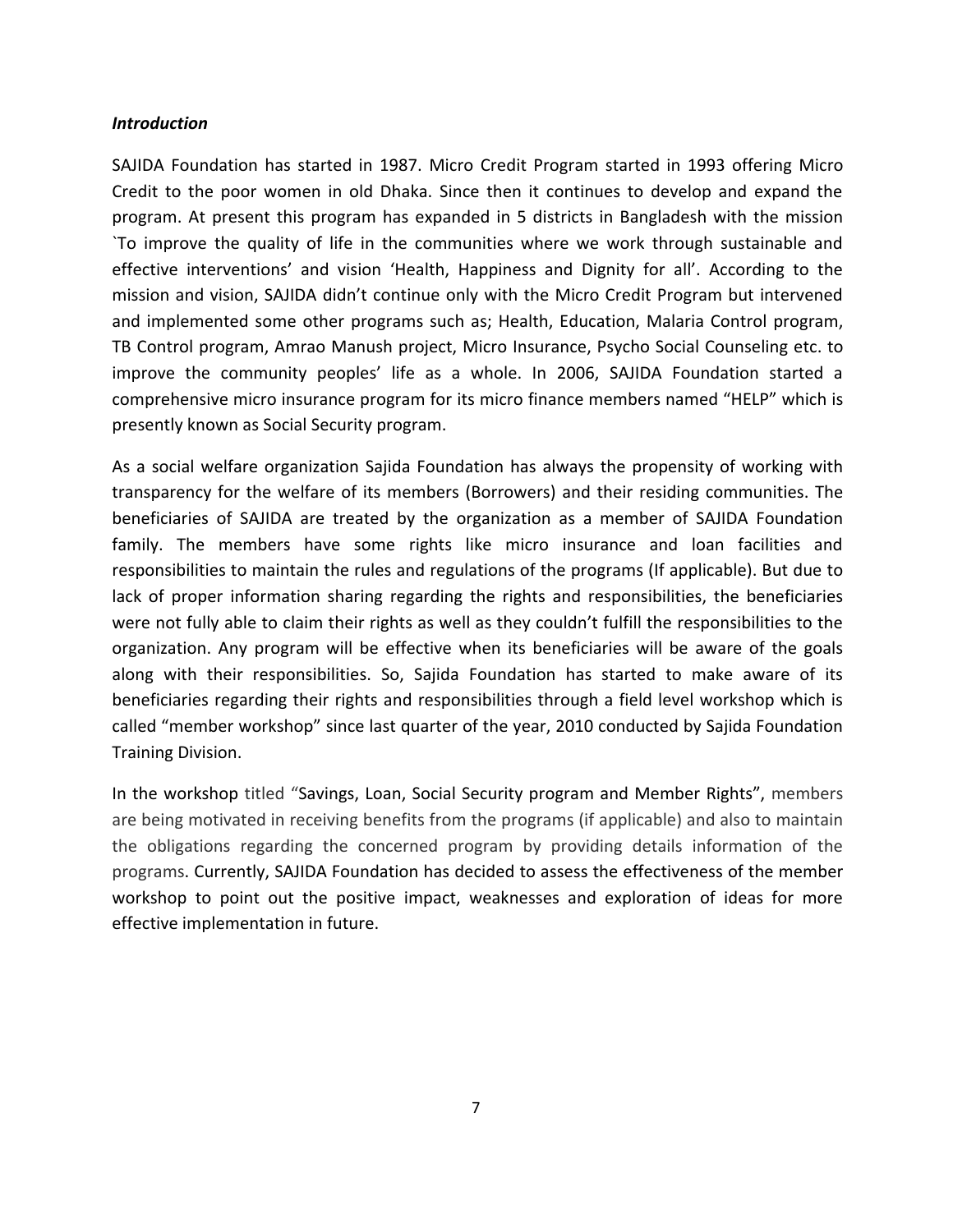#### *Rationale of the study*

SAJIDA Foundation is a social welfare organization. Since its journey, SAJIDA aims to improve the quality of life of the member families and to ensure a prestigious life as part of its comprehensive development approach. It is not possible to provide or receive any kind of facility perfectly without proper information sharing. To share the information of SAJIDA's services to the members, 172 workshops had been conducted within the financial year 2011-2012 by the Training Division where 4294 members had been participated. Member workshop is an initiative to make the members more efficient and aware regarding using the products and services of Sajida Foundation. It is being considered one of the catalysts to achieve the organizational ultimate goal to improve the quality of life of the members along with their families and their community people sustainably. The specific purposes of the workshop were to provide all the information of SAJIDA's services, procedure to receive the services and responsibilities of the members as a member of SAJIDA Foundation. This study aims to probe the retention of the information of the members provided in the workshop, opinion of the members and staffs regarding the workshop and finding out the needs which can make the workshop more effective in future.

#### *Aims of the study*

This study aims to find out the effectiveness of the member workshop.

The specific objectives were:

- To know the retention of knowledge of the participants discussed in the member workshop.
- To find out the opinion of the participants and staffs regarding the workshop process.
- To find out needs to make the workshop more effective in future.

#### *Methods*

Information on different aspects of the impact of the member workshop was collected using qualitative methods. In depth interviews and focus group discussions (FGD) were conducted with Field staffs and members.

#### *Study area*

The study was conducted in the four major districts (Dhaka, Narayanganj, Gazipur and Chittagong) of Sajida Foundation working area. In the selected areas Sajida Foundation implements all its major programs and and have most of the branches, centers and members. There are 36 branches, 2,766 centers and number of members are 63,722 in Dhaka district , 16 branches, 1,067 centers and number of members are 25,602 in Narayanganj district, 5 branches, 323 centers and number of members are 7,791 in Gazipur district and 16 branches, 1,042 centers and number of members are 22,544 in Chittagong districts. That's why these areas have been selected as the study area.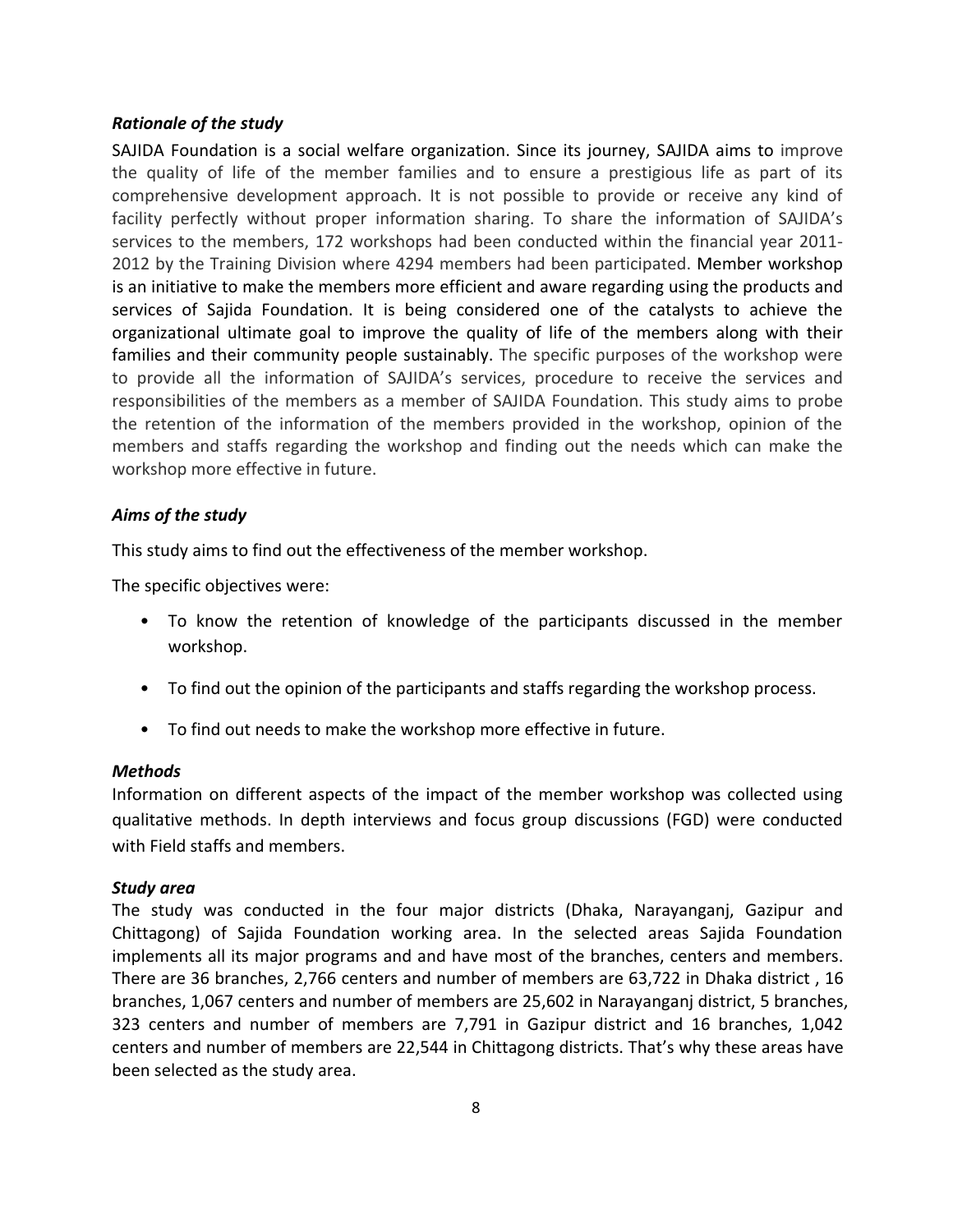## *Sample*

Eight in‐depth interviews were conducted with both male and female staffs. They were categorized as per area selection and then interviewed. Fourteen FGDs were also conducted in the study area. Table 1 shows the sample size for the study.

| Area         | <b>FGD-member</b> | <b>FGD-staff</b> | ИН |
|--------------|-------------------|------------------|----|
| <b>Dhaka</b> |                   |                  |    |
| Narayanganj  |                   |                  |    |
| Gazipur      |                   |                  |    |
| Chittagong   |                   |                  |    |
| Total        |                   |                  |    |

## Table 1. Techniques and sample size

Respondent selection criterion:

- Members who has participated in the latest member workshop.
- Staffs who has been working in SF since before the member workshop was conducted.
- The concerned AC has been selected as KII. In case of absence the AC can propose any of the BMs of his/her working area for the KII.

## *Tools and techniques*

A written checklist/guideline was followed for both in‐depth interviews and FGDs. Digital Voice Recorder was used for collecting data from in‐depth interviews and FGDs. Later the researcher transcribed and refreshed the voice with pen and paper.

## *Data Collection*

Data were collected through in‐depth interviews and FGDs.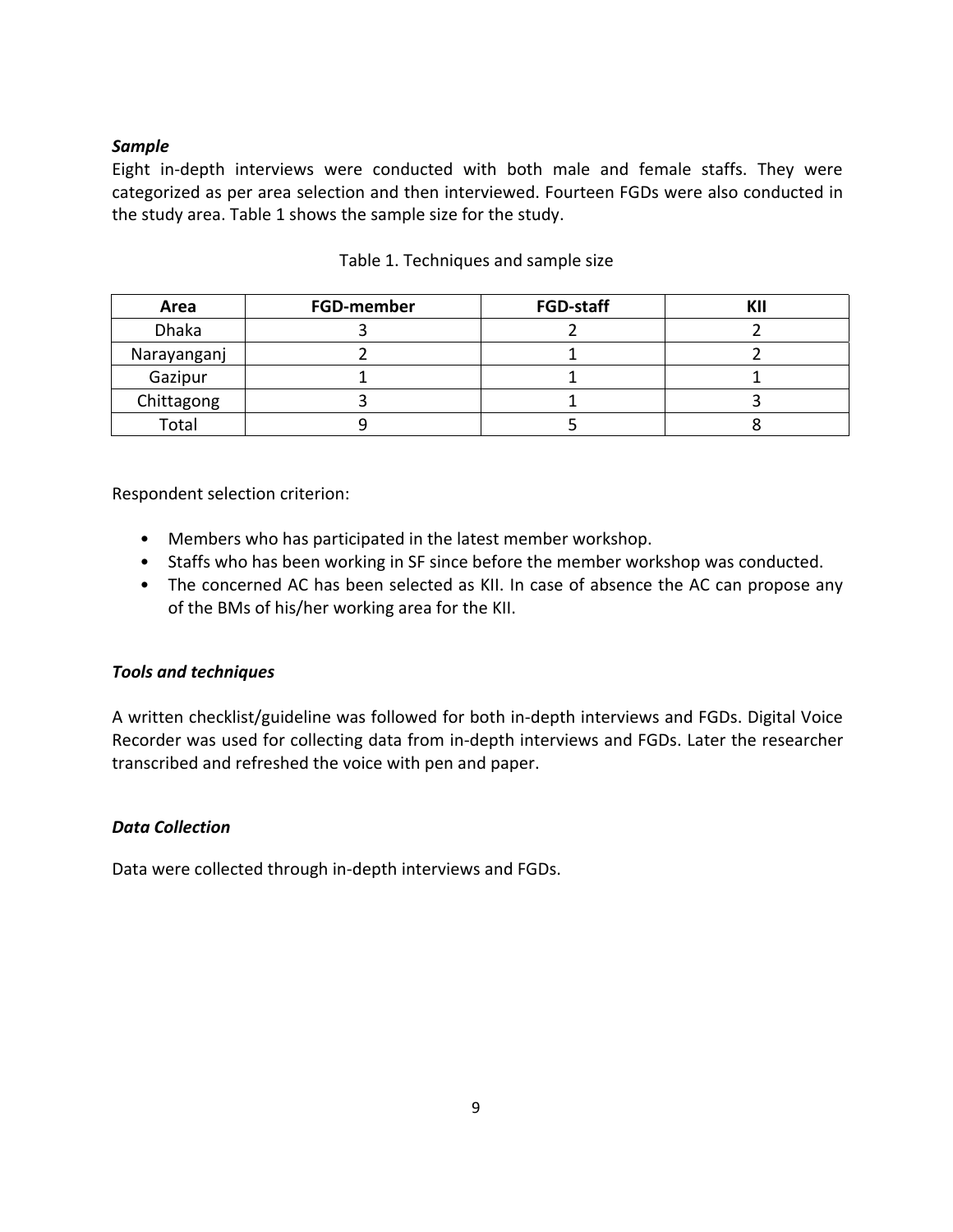#### *Findings*

#### *Involvement with Sajida Foundation*

There were three types of respondents; members who were also the participants of the latest member workshop, field staffs (Field Officers) who work in the field and the supervisors who supervises the field activities. The average involvement of the members was 6.5 years, field supervisors were about 8 years and the field staffs involvement was about 4 years. In the member FGD total number of respondent were 92, in the staffs FGD total number of respondent were 37 and in the KII total number of respondent were 8. Data has been collected from total of 137 respondents. The average involvement of the total respondents was just over six years. The average period of involvement with Sajida Foundation was pretty good. All the respondents were experienced regarding Sajida Foundation's activities.

#### *Time of the workshop being conducted*

In every response the time of workshop being conducted found different. Members informed that the workshop hold at their respective branches within March‐July 2012, staffs informed that the time was within September‐November 2011 and March‐June 2012 and the KIIs informed that it happened in their area within January-March 2011, September-November 2011 and January‐June 2012. If the time of 2012 compared then it is found that Members time: March‐July 2012, Staffs time: March‐June 2012 and KIIs time: January‐June 2012. The average time range is January 2012‐ July 2012. Member workshop started just 8 months ago of the study period. No secondary data found regarding the time workshops had been conducted.

#### *Opinions of the members and staffs regarding workshop process*

#### *Opinion of the members*

The participants informed that they had been informed of all kinds of facilities of SF in that workshop; when it was wanted to know their opinions regarding the workshop. They were informed the rules and regulations what they didn't know before. They also informed that time schedule, snacks, sitting arrangement was fine. But in some branches participants had faced problem because of the time schedule. They had been informed one hour earlier than of the actual time of the workshop started. And in some branches there were no alternative power supply. In the workshop, discussion was on MF, ME loan and Social Security program. The participants informed that the facilitator had discussed again and again until they had a clear understanding on that particular topic. But they felt a little hesitation to ask questions. Some of the participant didn't interact because of feeling uneasy. The participants informed that they had understood everything discussed in the workshop. One of the participants said that "How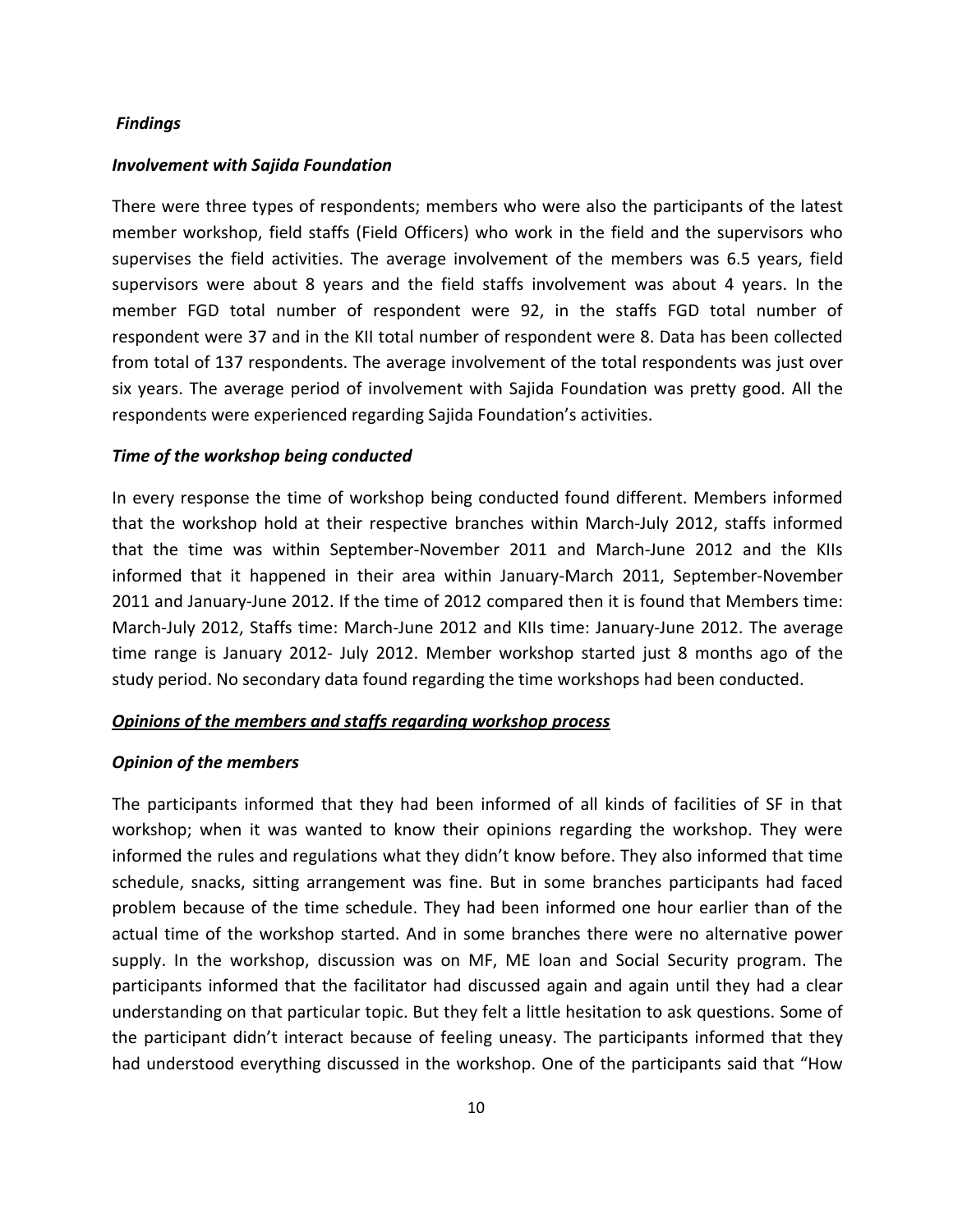could we tell everything to you if we didn't understand about the topics in the workshop"; when it was wanted to know whether they had understood the discussed topics in the member workshop. When it was wanted to know their opinions regarding the discussed topics, one of the respondents said that "We don't understand that much. What you discuss is okay". The participants also said that "We have understood the discussion. But we could not tell everything as we didn't receive all the facilities." Another participant said that "When we want a loan, the officials say that they didn't get the order of disbursing the loan". Another respondent said that "I feel happy. I feel that I am free today away from the responsibilities of my family. Many of the participants attend the workshop with the same feeling like me"; when it was wanted to know their opinions regarding the workshop process.

#### *Reaction of the members to the staffs*

The staffs informed that they had spoken with the participant members after the workshop. The members informed them that the workshop was a good initiative and it was helpful to them. Members were happy after getting informed regarding all the rules and regulations of SF and they also informed to the other members of their centers though they couldn't tell in details but they (members) informed that no other organization is providing facilities as SF does. "The FOs don't tell regarding any rules and regulations in the field or they don't get the opportunity to tell or they just avoid of telling anything consciously"; one of the KIIs said. KIIs informed that the members think that they could know less or more in the workshop. But they can not tell anything in details. The members also said that "If the workshop holds continuously after 2/3 months then they could know the present and changed rules and regulations of SF". The members also informed that they had concentrated more on the facilities of Social Security Program in the workshop. The staffs informed that the members said "If this workshop happens after a certain interval then they could know better about all kinds of loan products and Social Security Program. They can take necessary loans and proper timely stapes regarding Social Security claims". Members also said that "No other NGO shares information as you (SF) do." The members also reported some problems regarding workshop such as; sitting arrangement was not comfortable in some places, delay starting, lower quality of snacks and inadequate conveyance amount.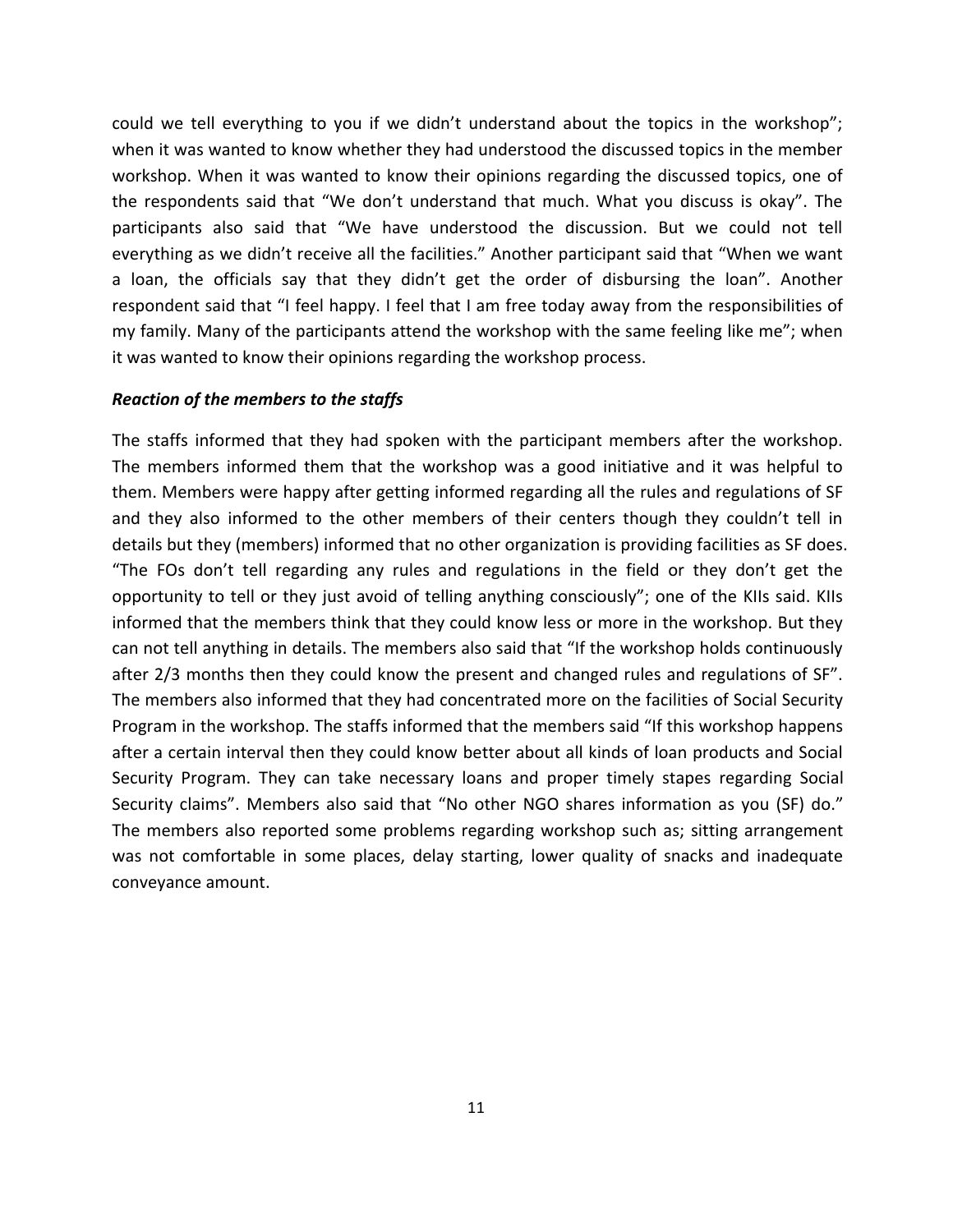#### *Opinions of the staffs regarding the workshop*

The staffs (KII and FOs) informed that the workshop plays supporting roles in implementing their field activities. When a member knows about her/his rights, rules and regulations of the organization then unwanted problems can be avoided and trust builds up between the staffs and members. The Members also be aware of loan products, savings and Social Security Program. They (members) can compare SF with other similar organization and they will motivate other people to involve with SF. Members create pressure upon the FOs for loans and the flow of loans increases.

The facilities a member is entitled from SF is often kept hidden by the field staffs; says KIIs. The field staffs said that they do not tell regarding every of the facilities of SF for the members due to lack of presence of the members in the center and too much concentration to collect the installments. The KIIs also said that "The FOs do not inform of festival, education loan. They only inform of monthly/SLP loan. But do not tell in details that there are Family, Festival, and Emergency etc loan as monthly loan". The KIIs also said that "We didn't want to tell or inform many things before". But after the workshop the members already had the information and besides the FOs also trying to inform". All the participant staffs agreed that the workshop plays an important role regarding reducing this kind of information gap with the members.

The participants informed that they face problems working in the field after the workshop happened. The FOs said that discussion in the workshop mainly focus on the facilities of SF but not the obligation of the members. Regarding this case problem occurs in the field if loan is not given to a member who is not eligible to get that. Members argue that "Sir from head office have told regarding this loan, why you will not give this?" Same problem appears when a overloaded member asks for savings reimbursement or ineligible member asks for three loans at a time. The KIIs informed that in the *bad centers and or syndicate centers* they don't want to provide any other loan except MF but due to having information of other loans by the members they get bound to provide the others loans.

The KIIs also informed that the facilitators just throw the lectures according to module. By this the members loose concentration. This would be better if some practical examples can be used such as; *y* named member from *z* center got stipend. But if it was told that there are BDT 300/400/500 can get as stipend then it would not make a lot of sense to the participants. Before discussing about the loan products, duties and responsibilities of the members to the organization should be discussed with importance because the members don't give much importance on these. They just remember the facilities they can get from the organization. Only an hour is not enough for the discussion of these agendas. The members don't have any headache with the time. They just attend and leave. The FOs informed that members are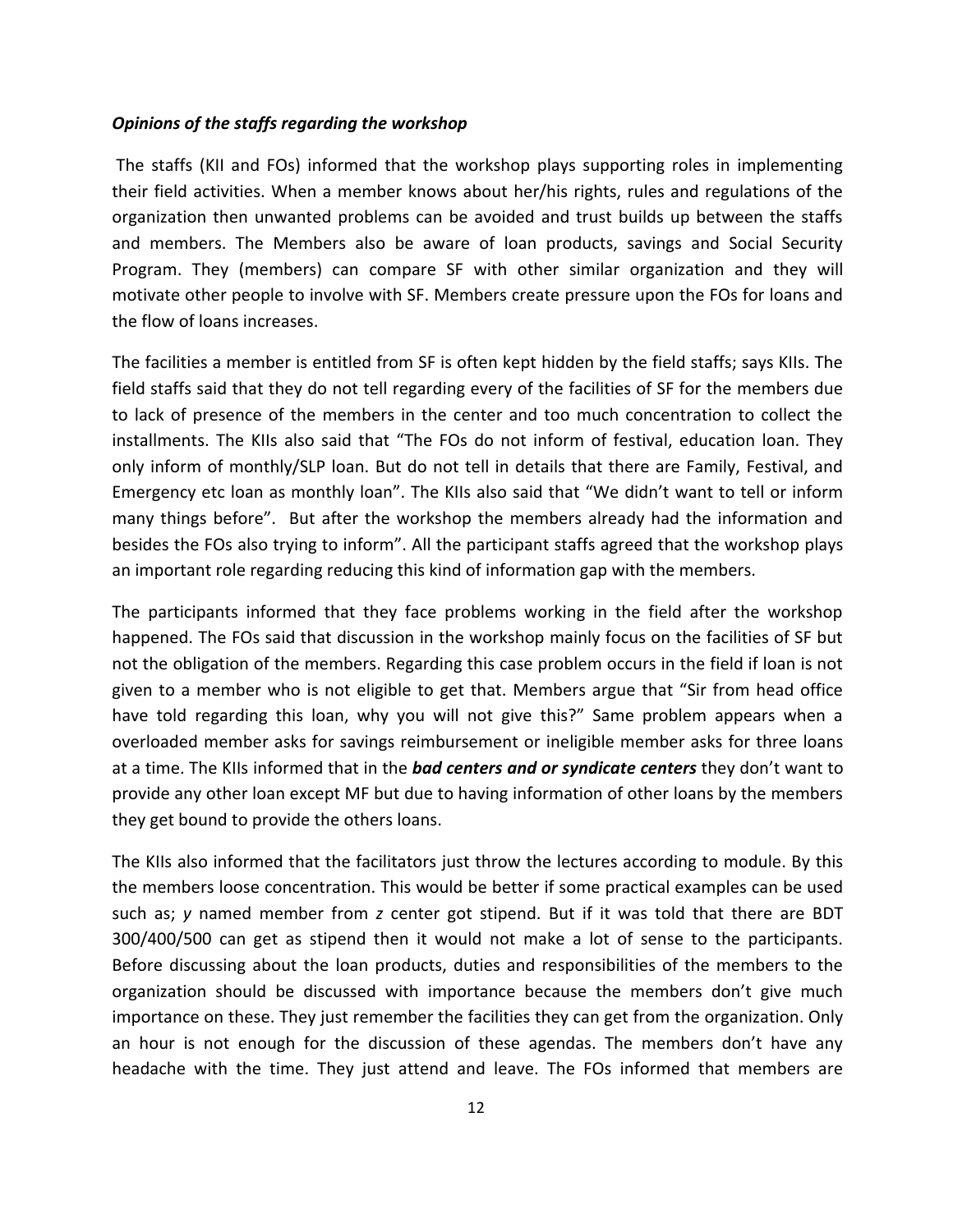learning the rules and regulations of SF but proportionately their participation is lesser such as; 20 members of 100 centers can participate and there is duplication of the participant because no records are kept in branch offices, staff transfer and unwillingness of members regarding participating in the workshop. The FOs thinks that their participation in the workshop is necessary. They also think that the members should inform that the BM/FO will update in the field if any of the discussed rules changes and use of call center.

#### *Information received by the members regarding the services and facilities: staffs' perspective*

The staffs informed that the members knew a bit more after the workshop. The members come to know the products and services through workshop, loan orientation and in the field level counseling. But due to lack of time of the FOs and presence of the members it does not get possible to provide a clear knowledge in the field levels. Through the workshop the members have had a clear understanding of the products and services of SF and its outcome was positive. Members could remember the things for some days after the workshop occurred and afterward they forget little by little; the staffs also informed. A member now knows that she can get 5 loan products in a year and can continue 3 loan products at a time. If the FO denies providing loan then the members argue that they already knew about these from the workshop. Except these, members have got better understanding regarding after 12 weeks loan, special savings, savings reimbursement in the field, grace period, rebate etc than of before the workshop. Staffs also informed that the members also came to know regarding the five benefits of Social Security program. Workshop played an important role along with the effort of the FOs regarding this matter.

Regarding retention of knowledge the staffs informed that it is very difficult to say that the members knew 100 percent rather than they have had a concept about the rules and regulations and future plan of the organization for them. Some of them told that every of the members now know about monthly loan, 3 months loan, 2 years loan and others loan as needed to. Some other staffs think that minimum 70 percent of the members knew well regarding this matter. Some said that the members at least can tell something after the workshop and that's why the staffs think that the members have a better understanding than of before. One of the staffs said that "90 percent of the discussed topics were captured by the members". Against this statement another staff said that "The participant members do knew well about the rules and regulations of SF but it is tough to point out the level of retention accurately. Those who are aware they can remember quite well and the rests can not remember that much." Another staff said "The members could retain or remember only 20 percent of the discussed topics in the workshop. Considering their (member) aspects they do not have the capacity to retain the knowledge more than that."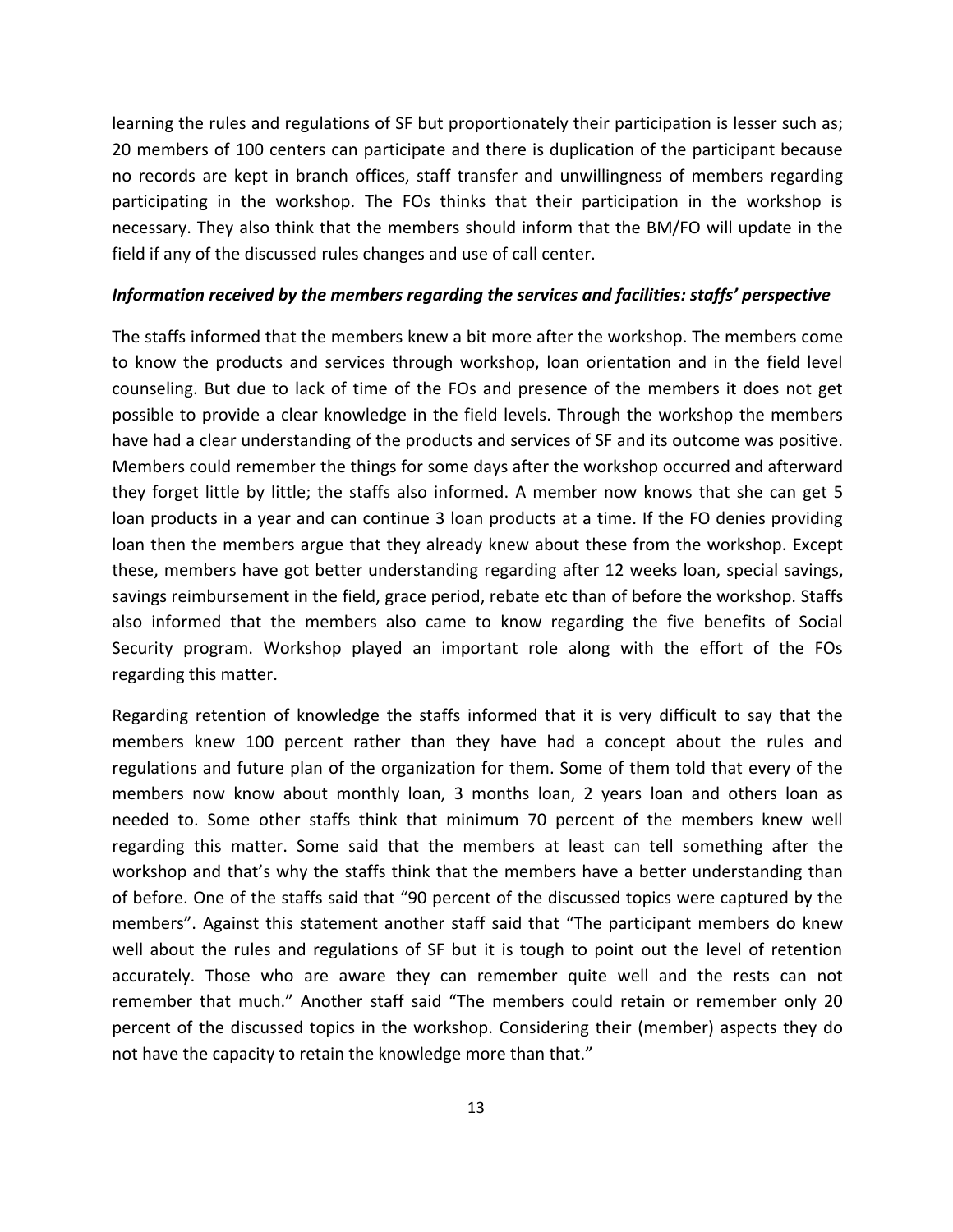#### *Difference in consciousness of the members before and after workshop: staffs perspective*

#### *The Field Officers'*

The FOs informed that the members didn't have good understanding regarding the rules and regulations of SF before workshop took place. In the workshop the members knew about the products and services along with rules and regulations of SF. Members do not hear anything new in the workshop but the environment of the workshop plays the role. That's why members got aware of various loan products, Social Security program and their rights than before as because of attending in the workshop. Members also know that interest of savings is given monthly. Members also say that they can get 5 loans. They also know and aware of the amount of savings should be kept against the loan amount, how much of the savings can be withdrawn, loan reimbursement period, installment can't be given without savings, which of the loan products is getable within 12‐30 installments and how many days it needs to be hospitalized to claim etc. The members say that "Sir I can apply for another loan next week. Please bring a loan application form for me." "Brother, won't you give me the education loan?" One member said to other one "Do not pay the installment without savings. Installment can not be given without savings. Give importance to the savings like loan installment. Sir had discussed with us (in the workshop)". The members also got aware of the Social Security program than before. Members want to know about the claim if any of the members of her/his family got sick or hospitalized. They also want to know about the stipend if any of the children achieve good result in the exam. All the members are well known about the death claim amount; the FOs informed. But the problem is that the members just forget the things after some days. The members didn't believe us (FO) regarding every rules but trust has been built up after the member got the same information in the workshop. But if loan is not given to ineligible member then she/he says "I have heard about it in the meeting. Why won't you give it?" The FOs also informed that they face problem of claim settlement due to lack of knowledge of the members.

#### *The KIIs*

All the KIIs informed that they have noticed more or less difference in the awareness of the members after the workshop. The KIIs informed that the members know about the loan product because of workshop. They apply for the loan in time because they know that they can get these loans. If they don't get loans then they inform to the field higher authority. Members say that "Sir, you have told us that you (SF) will give us family, festival, emergency, seasonal and etc loan but we are not getting it." Members create pressure by this way. They are also withdrawing savings. They got aware of the group ME loan. Members also say that "We have got all the valid papers. Why won't you give us loan?" Before the workshop the FOs didn't tell about the 2/3 loans, loan after 12 installments etc in the field though they were instructed to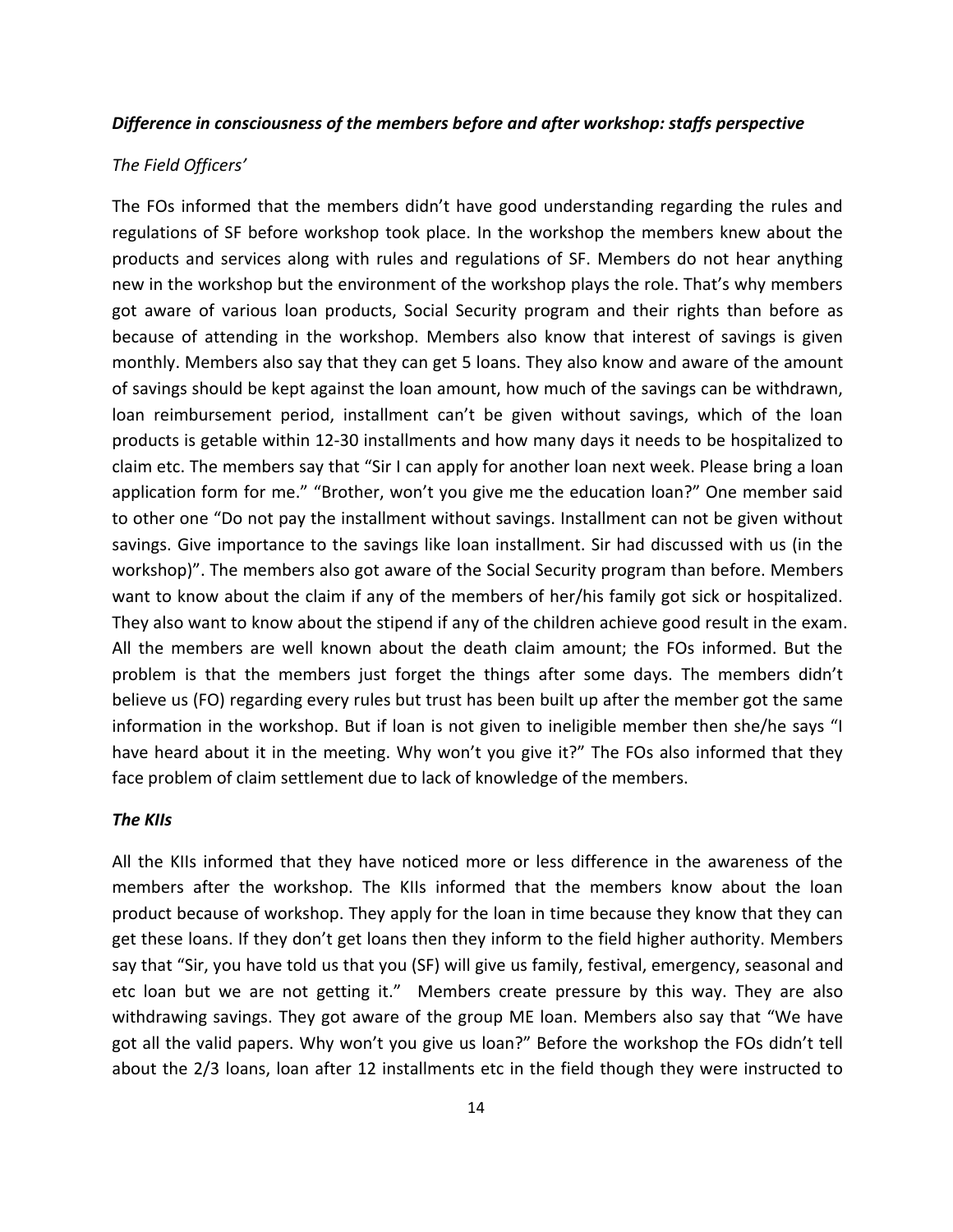tell these. If it had been informed then the members would ask for loans which would make increase the loan risk for the FOs. For those reasons they (FOs) were unwilling to inform all the rules. The members remind them the rules sometimes. There is a discussion on loan, savings and Social Security program in the daily loan orientation session.

Before the workshop, the members didn't remember the rules and regulations of SF well or didn't try to. After the workshop members are trying to understand a little. Before the workshop, the FOs had to search for the Social Security claims but after the workshop members are looking for the FOs to submit the claim. Except those, members also know about Sajida Bandhu and take suggestions from them regarding taking admission in the hospital. The KIIs think that the Sajida Bandhu has played an important role besides workshop regarding awareness rising of submitting the Social Security claims earlier. After submitting claims, members want to know why the settlement process taking time and they also call the call center for information. The KIIs think that though it is the outcome of total planning but the workshop made an important contribution. But some of the KIIs think that there were no significant changes in awareness of the members except Social Security claim. The KIIs also informed that they didn't give so much importance on these matters before. They have done it on their own way. The KIIs also expressed that information about loan products were not provided clearly to the members as like Social Security claim because many others things needed to consider before giving loans. In the *bad centers* information of loan products provided incompletely. KIIs also said that in every discussion the Social Security program always been focused more than of loan and savings. The Social Security program has now reached on a level. Now on, training or workshop should be arranged focusing on loan and savings. KIIs said that "According to our experience, members are not aware much of loan and savings and they can not tell much about these."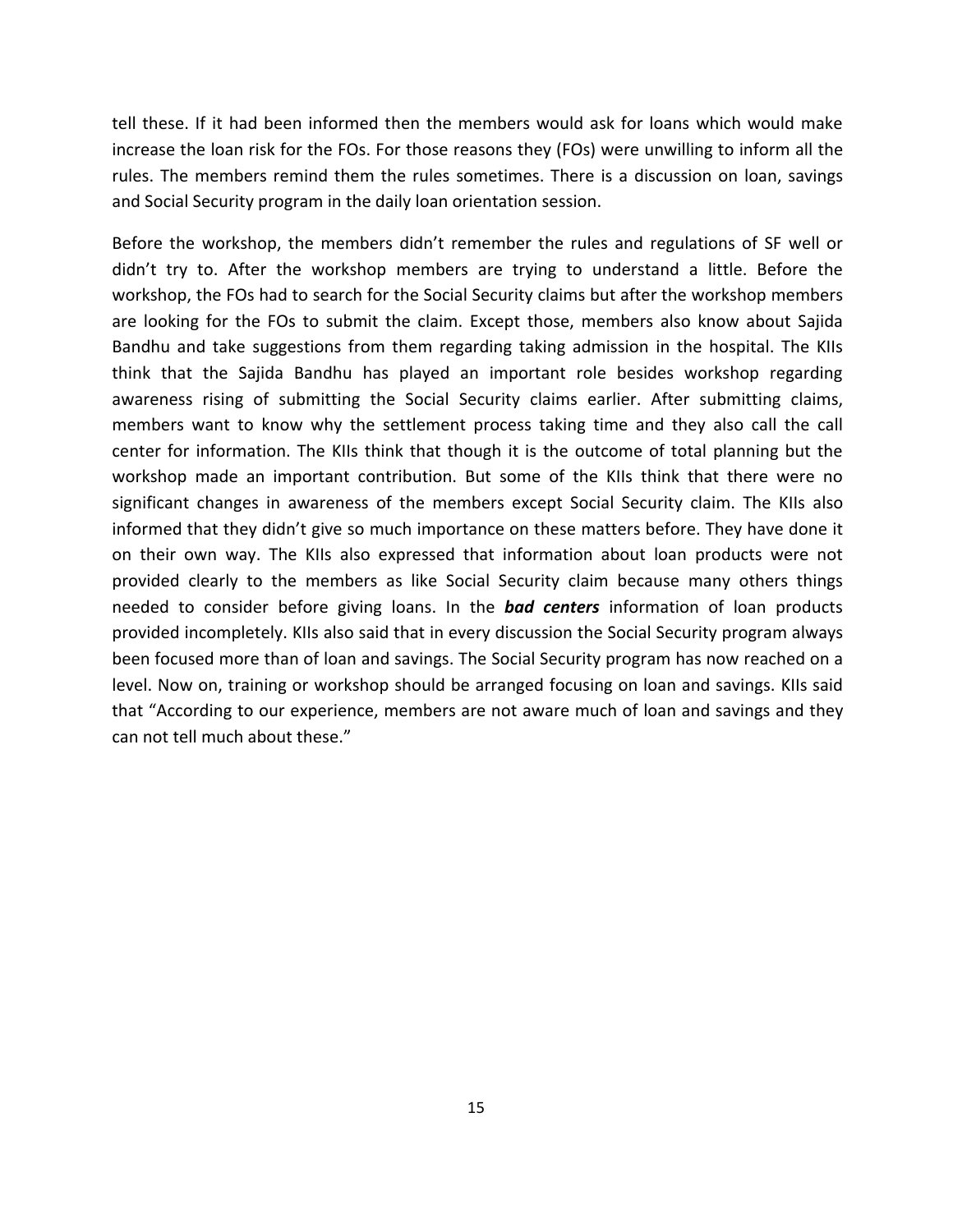## *Whether the workshop is needed or not in future: Members' perspective*

All of the participants think that this kind of workshop is needed in future. As the reason they said that:

- $\triangleright$  In the workshop we come to know many unknown aspects. We also can assess our position and rights. We are now aware of our rights. We have learned these from this kind of workshops.
- $\triangleright$  There are minimum 30 members in each center. We can inform them after knowing the issues from the workshop such as: Social Security fee has been revised to BDT 300.00, death claim revised to BDT 39,000.00 etc. We have informed these to the rests of the members. The new Social Security program calendar also helped a lot.
- $\triangleright$  Members can take the facilities of SF if they knew about those. They can deposit installments regularly. Members will not go to other organization as all the facilities are known to her/him. One will tell it to others and new members will join.
- $\triangleright$  If the FO refuse to give us loan then we question him/her "We have been informed regarding these loans, so why you refuse to give?"
- One of the participants told with angry voice "Sir, please tell us of the loans which you can provide. Cow rearing loan was not given after filling the application form. Because of it many problems had occurred. We had requested to give at least one or two members but none was given. Members were beaten by her husband because of refusal of this loan. We have heard in the meeting (workshop) but not given at all."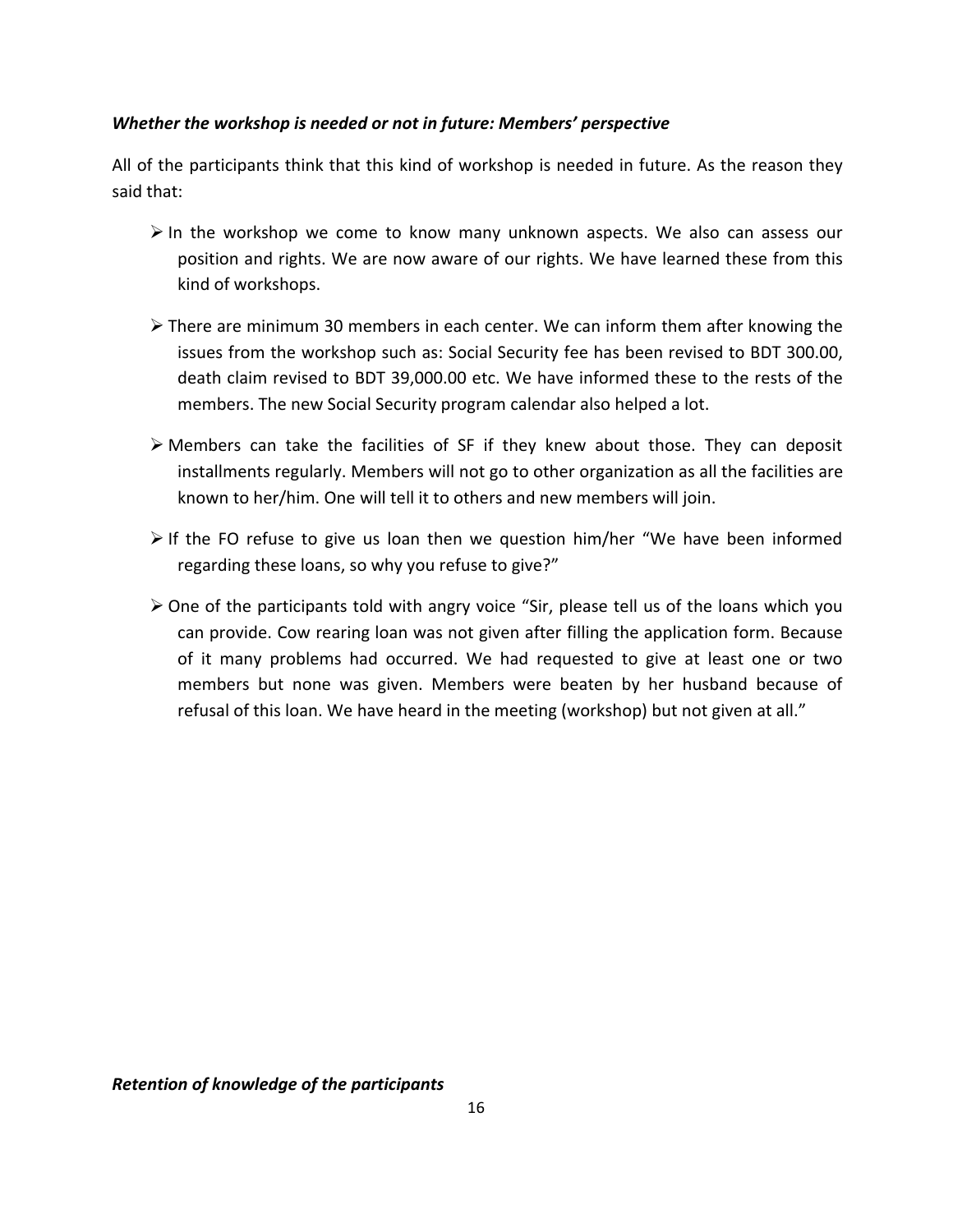#### *Members' perspective*

The participant members informed that in the workshop the discussion was on all the facilities of SF. Among the topic there were 7 kinds of different loan products, weekly‐monthly savings, DPS facility and how it could be done, claims of Social Security program etc. Besides these, techniques of running business well, how a family can develop etc also discussed in the workshop. When it was wanted to details about the topics discussed in the workshop the members said "How can we remember so many things, sir". "We can not remember everything as the workshop took place about a year ago."

All of the participants were the center leaders because only the center leaders got the opportunity to attend the member workshop. It has been observed that most of the participants can not tell the details of the products and services. In every FGD there was a dominant voice for a question that has already got the facility. It was tried to avoid the dominance but the rests could not answer completely. In some cases, there was a debate among the participants regarding the rules and conditions of services and facilities. This proves that they don't have the same knowledge. Sometimes the members could only tell the name of a product or service but they could not describe that. One of the participants said "We have told of what we have already received. There are many others facilities but we don't know about them as we didn't receive yet." It is clear that the members can describe of what they have already got/received. Members still think that the stipend will be given to the  $1<sup>st</sup>$ ,  $2<sup>nd</sup>$  and  $3<sup>rd</sup>$  position holders. Very few of the respondents could describe the stipend facility as their child was or current stipend holder. None of them could tell what will happen after HSC. In one of the FGDs participants said "We have received these three loans, we know nothing more". Among the participants there were tendencies to pass the question to or dominant the answer by whom has received the product or service already. Another participant said "How can we remember? We are not only with SF but also with family, husband and kids. We are to get busy maintaining those." "We can not remember everything as we are to move with so many problems of family." Another member said "Many things are discussed in the workshop. We can not remember everything".

#### *Staffs perspective*

The participant staffs also informed that "The participant members do knew well about the rules and regulations of SF but it is tough to point out the level of knowledge retention accurately. Those who are aware they can remember quite well and the rests can not remember that much." One of the staffs said "The members could retain or remember only 20 percent of the discussed topics in the workshop. Considering their (member) aspects they do not have the capacity to retain the knowledge more than that." Another staff informed that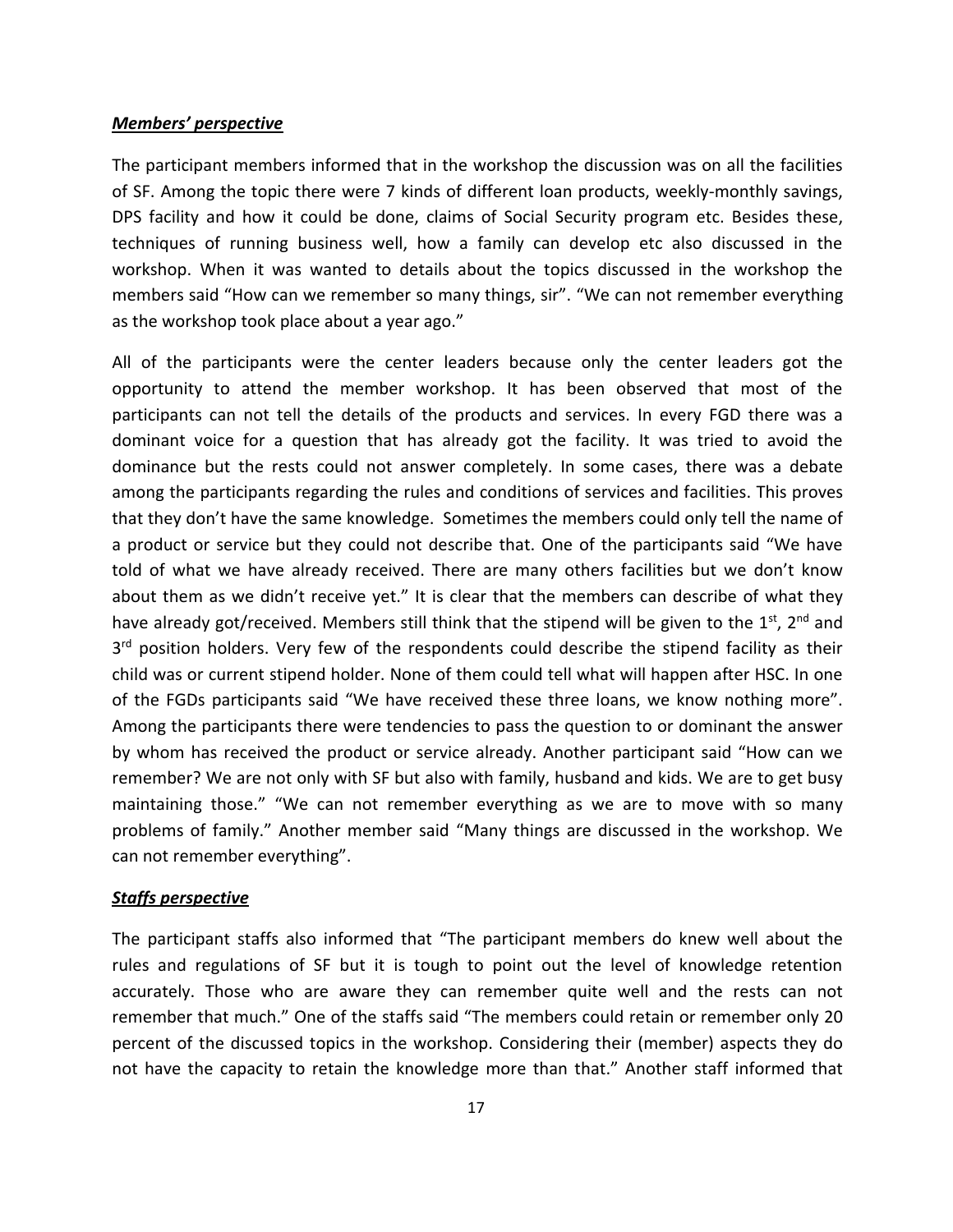when he wanted to know the discussed topics in the workshop the member said "Yes, I have participated there. Tea and snacks had been provided and discussion went on savings, installments, loan products and others rules and regulations. I can't remember what had been discussed."

So it is quite clear that the members' background, social and financial aspects don't play positive role to retain the knowledge provided in the workshop. They are well aware of the products they have already received. It is the practical thing that helps member to remember. Workshop can provide concept regarding the services and facilities but it is the join course of action with the field staffs that can make the knowledge retaining.

## *Suggestions regarding how to retain the knowledge*

The participant staffs and members have provided some suggestions regarding how to make the shared knowledge of workshop retain for longer period. The suggestions are:

### *Suggestions provided by KIIs:*

- $\triangleright$  The members can remember better if the topic of discussion can be shown in TV along with verbal discussion.
- $\triangleright$  The rules and regulations regarding the products and services should not be changed frequently.
- $\triangleright$  Skill and quality of the field workers should be developed. Because the FOs provide the facilities to the members at grass root levels. If he/she knows about all the services and facilities then members can have those.
- $\triangleright$  The workshop should hold after every 3 months.
- $\triangleright$  Duplication of participant should be avoided.
- $\triangleright$  Video on the loan products and other services can be shown during daily loan orientation.
- $\triangleright$  At least 5 members should attend the workshop from a center.
- $\triangleright$  Steps should be taken to motivate the members using the Call Center.
- $\triangleright$  Timely presence in the workshop should be confirmed.

## *Suggestions provided by the Members:*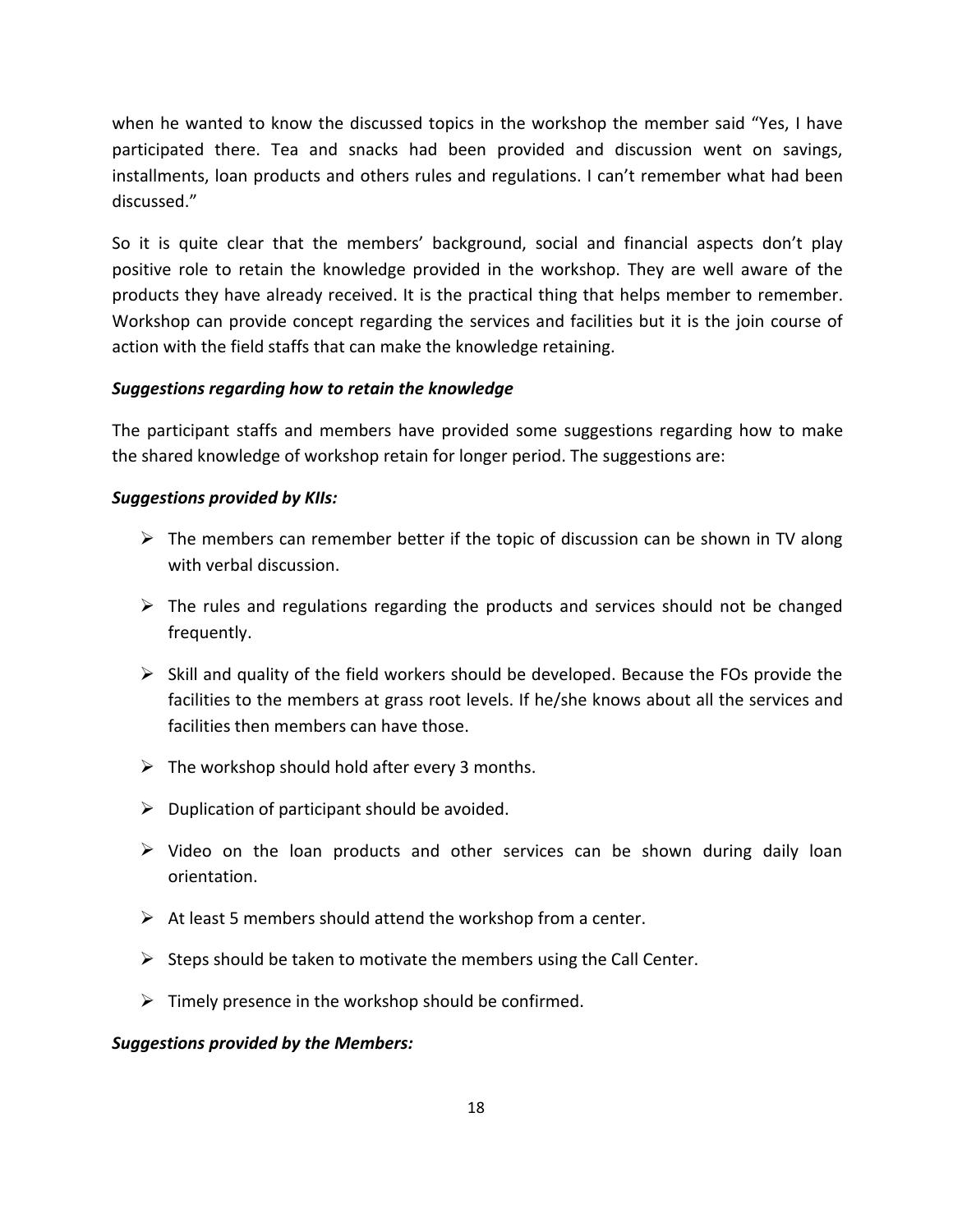- $\triangleright$  The images of Social Security calendar and rules and regulations of loan products can be attached at the last part of the Member Pass Book.
- $\triangleright$  The new rules should be provided in written form. If we forget anything then we can hear and remember it again reading by our children.
- $\triangleright$  The FO should discuss in the field sometimes.

## *Suggestions provided by FOs:*

- Examples should be used to explain any loan and claim. Such as; *x* named member of *y* center have got this facility.
- $\triangleright$  Only literate members should participate in the workshop.
- $\triangleright$  Festoon with rules and regulations (less possibility of changing) of MF can be distributed in the centers.
- $\triangleright$  Video regarding rules and regulations of SF products and services should be shown in every branch regularly.

## *Suggestions to make the workshop more effective in future*

All the participants have provided suggestions to make the workshop more effective in future.

## *Suggestions provided by the KIIs*

- $\triangleright$  The FOs just gets busy to collect installments in the field. They are very much insincere regarding collecting the claims or to provide stipend. Orientation should be provided among the staffs first because they were visiting the member's everyday. Nothing could be implemented or done if they were not motivated enough. There would be always a gap.
- $\triangleright$  Before conducting the workshop, information regarding problems and limitations of the branch should be collected from the concerned BMs and discussion should be continued focusing on those problems and limitations.
- $\triangleright$  There should be 2/3 workshops each year in every branch.
- $\triangleright$  Two or more participation from every of the centers should be ensured.
- $\triangleright$  Skilled and motivated employee needed in the field.
- $\triangleright$  Should be careful regarding selection of members for the workshop and discourage not to attend along with children.
- $\triangleright$  Elaborate discussion should made regarding every of the loan products especially on education and marriage loan during children's marriage.
- $\triangleright$  Duties of the members and terrible effects of bad loan should be discussed.
- $\triangleright$  Video regarding the rules and regulations of SF programs should be shown.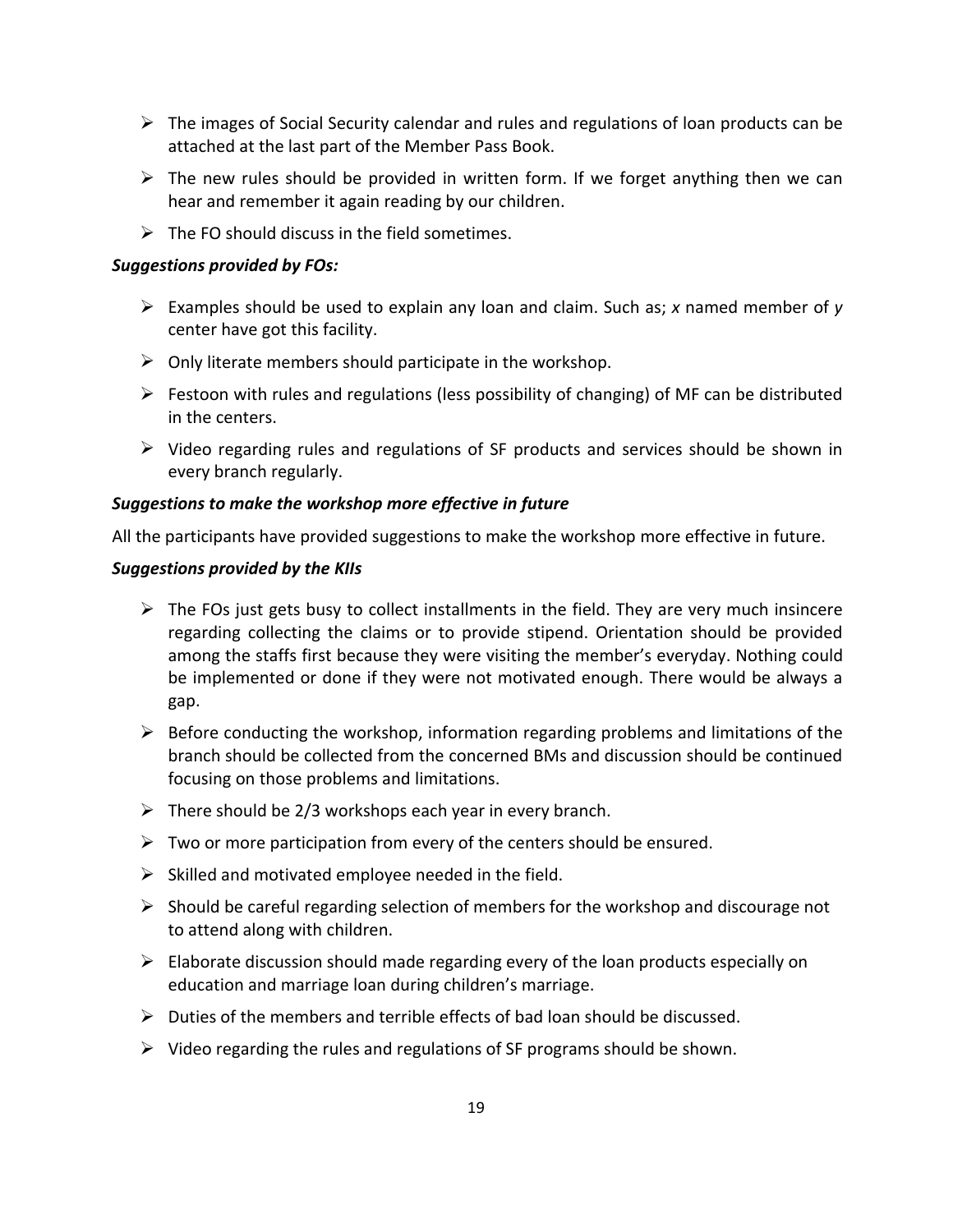- $\triangleright$  The conditions for the members to receive a loan, regarding scheme and how many from a center can get the particular loan should be discussed elaborately.
- $\triangleright$  The workshop should be arranged after making the members learning practically regarding all the programs of SF.
- $\triangleright$  Allowance should be increased.
- $\triangleright$  There should be brief discussion regarding savings program; such as-special savings, fixed deposit etc.
- $\triangleright$  There should be more detailed discussion regarding Social Security program especially regarding being aware of filing the papers for claim.
- $\triangleright$  Feedback should be taken frequently from the members to understand whether they have understood or not.
- $\triangleright$  One workshop should be scheduled at one branch from 3 pm-5pm each day. The topics should present with simplification.
- $\triangleright$  Duration of the workshop should be day long.

#### *Suggestions provided by Field Staffs*

- $\triangleright$  Sitting arrangement should be comfortable.
- $\triangleright$  At least three participants (one old, one new and another one) from each center should be ensured.
- $\triangleright$  Reappearance of the participant must be avoided.
- $\triangleright$  The FOs should have participation in the workshop.
- $\triangleright$  Video/documentary regarding savings, loan and social security program should be shown along with discussion.
- $\triangleright$  There should be a tea break in the workshop. And sometimes ice breaking method should be used, so that the participants could concentrate more.
- $\triangleright$  The topics should be discussed elaborately along with the bindings.
- $\triangleright$  Conveyance allowance should be fixed considering the distance of residence of the member. Quality of snacks should improve.
- $\triangleright$  The time limit of submitting Social Security claims should be discussed.
- $\triangleright$  One workshop should happen in one branch in a day. There can be two workshops in two branches nearby. One will be in the morning at one branch and the other will be in the afternoon.
- $\triangleright$  Workshop must be facilitated by the facilitator from training division.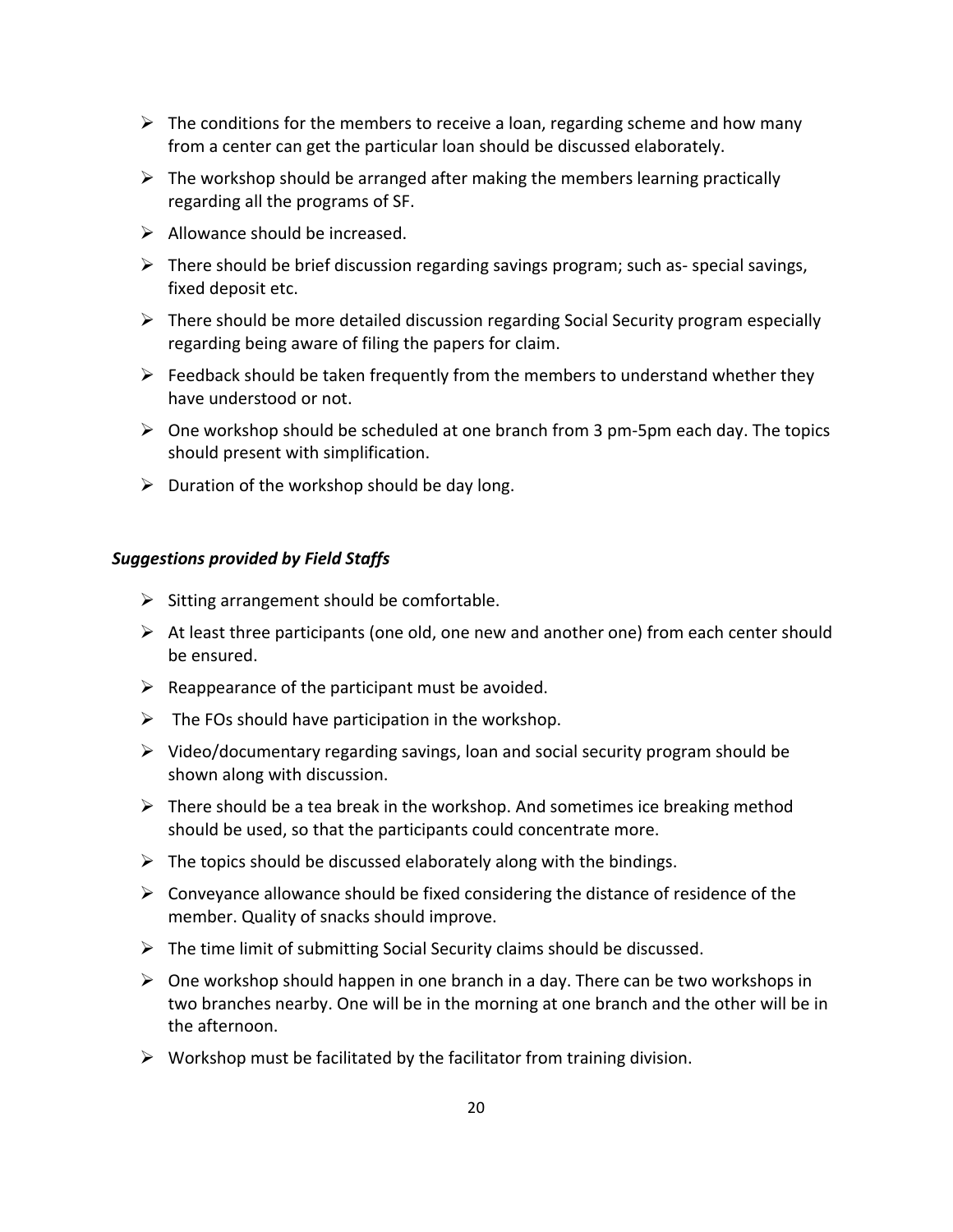- $\triangleright$  Duties of SB should be discussed.
- $\triangleright$  The positive impacts of receiving loans and the negative impacts of receiving more loans should be discussed, so that the members get aware of receiving and utilizing loans.
- $\triangleright$  The eligibility criterion of getting three loans should be discussed broadly.
- $\triangleright$  Refreshers/follow up training should be arranged within short time after the workshop happened.
- $\triangleright$  To discuss briefly regarding return of member's savings.
- $\triangleright$  Feedback should be taken frequently from the members to understand whether they have understood or not.
- $\triangleright$  To know the things discussed in the workshop from the participant in the field level.
- $\triangleright$  The changed rules of Social Security program should be circulated in the field through SB.
- $\triangleright$  The field staffs should provide more training by the training division regarding the changed rules and regulations of the organization.
- $\triangleright$  Need to ensure implementation of the discussed facilities in the workshop.

## *Suggestions provided by the members*

- $\triangleright$  More members should invite in the workshop to ensure representation of every center.
- $\triangleright$  Handout of the discussion in the workshop should provide to the selected members one or two days before the workshop.
- $\triangleright$  The discussion should be short and only the necessary matters of the particular branch members should be discussed.
- $\triangleright$  Images or videos should be shown along with verbal discussion.
- $\triangleright$  Duration of the workshop should be at least 3 hours and it should be started from 2:00 pm.
- $\triangleright$  Festoon with rules and regulations of Loan products can be provided.
- $\triangleright$  All kinds of facilities of SF should be discussed. Claims of the members should be noted and the eligibility criterion for getting a loan product should be discussed.

#### **Conclusion**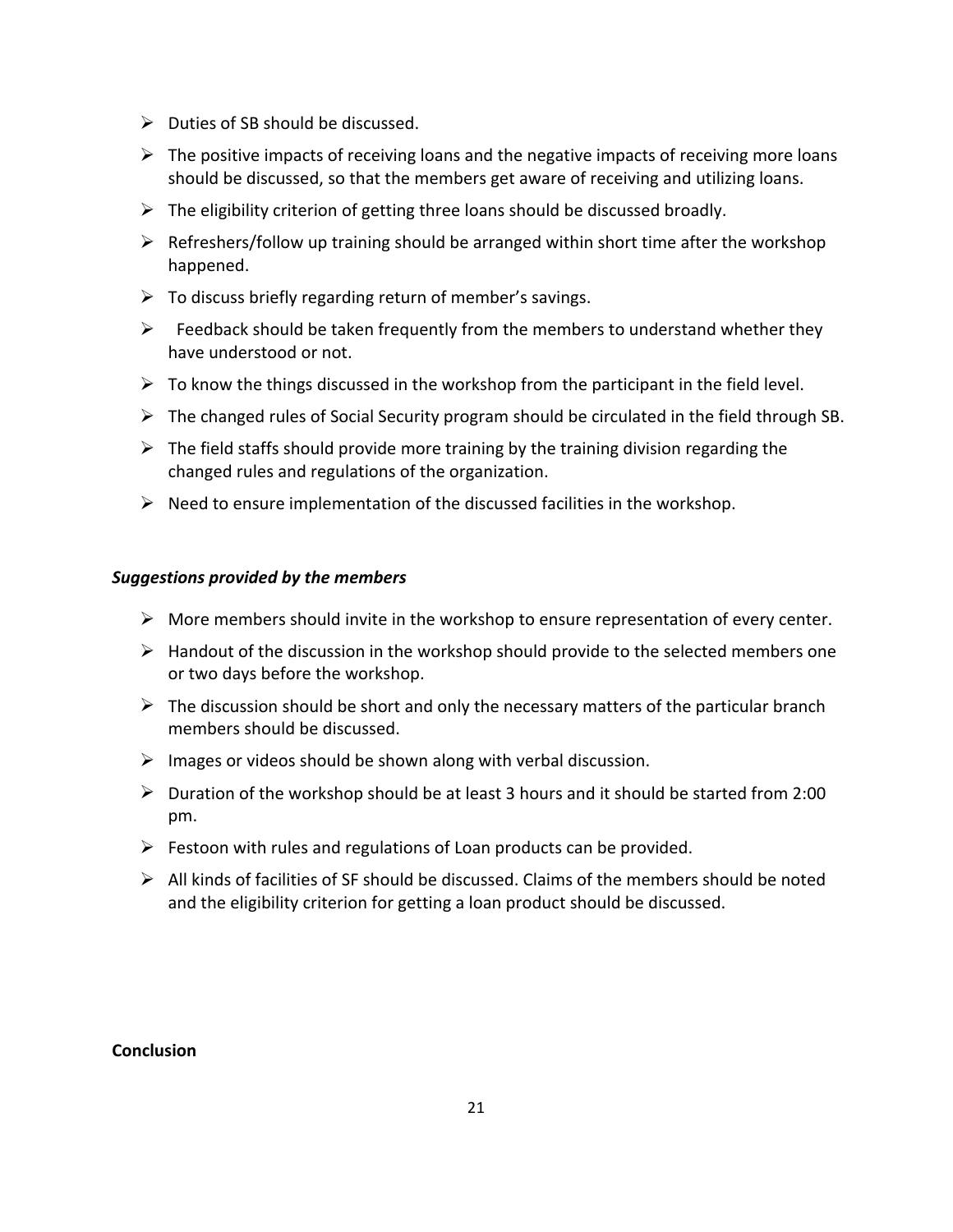The objective of the study was to assess the effectiveness of Sajida Foundation member workshop conducted by Sajida Foundation Training Division. The study shows the present scenario of knowledge and consciousness regarding the services and facilities of SF provided in the member workshop. All the participants agreed that the members cannot remember the discussed topics as because of lack of concentration, long gap between workshops and lack of skills and quality. The staffs expressed different opinions in the question of effectiveness but all of them want it to continue as well as the members. It is very important to ensure that the beneficiaries of SF get all the information in proper way. The study also found out some alternatives of the workshop as well. But whatever steps are taken, it will be effective only when all the staffs and members work together on a course of action with good knowledge on SFs' products and services.

#### *Key recommendations to make the workshop more effective*

- $\triangleright$  Need to motivate the FOs to provide the current services to the members.
- $\triangleright$  Discussion should be conducted focusing on the problems and limitations of concerned branch.
- $\triangleright$  Video/documentary regarding savings, loan and social security program should be shown along with discussion.
- $\triangleright$  Feedback should be taken frequently from the members to understand whether they have understood or not.
- $\triangleright$  At least three participants (one old, one new and another one) from each center should be ensured and the concerned FOs as well.
- $\triangleright$  The field staffs should provide more training by the training division regarding the changed rules and regulations of the organization and the discussed facilities in the workshop must be implemented.
- $\triangleright$  Refreshers/follow up training should be arranged for the members within shorter time after the workshop happened.
- $\triangleright$  Handout of the discussion in the workshop should provide to the participants.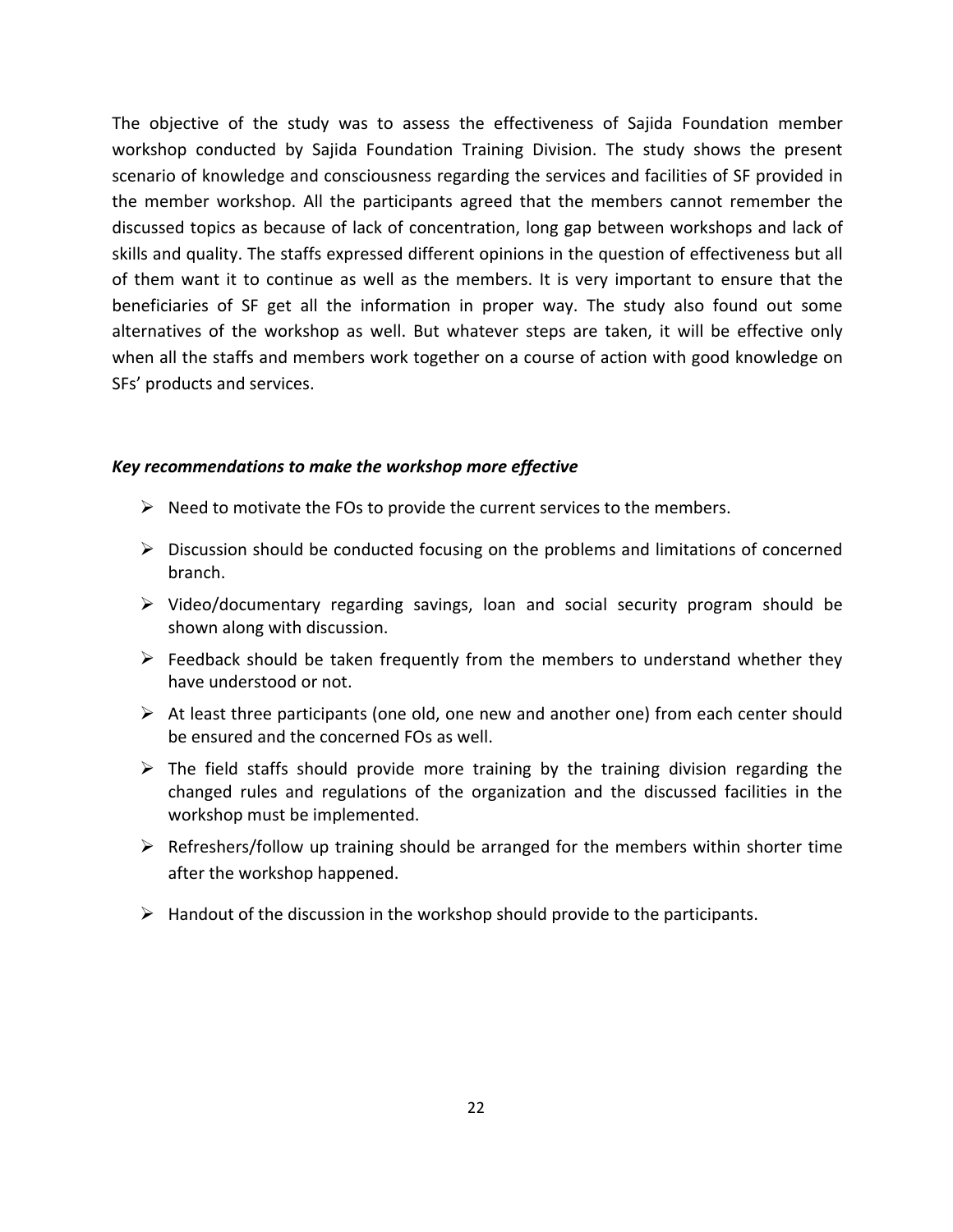#### *Alternative recommendations*

- $\triangleright$  Festoon with rules and regulations (less possibility of changing) of MF loan products can be distributed in the centers.
- The images of Social Security calendar and rules and regulations of loan products can be attached at the last part of the Member Pass Book.
- $\triangleright$  Video/documentary on the loan products and other services can be shown during daily loan orientation in every branch. In this case every of the borrowers can be informed of the products and services of SF.
- $\triangleright$  Steps should be taken to motivate the members using the Call Center for any kind of information.

Attachment‐1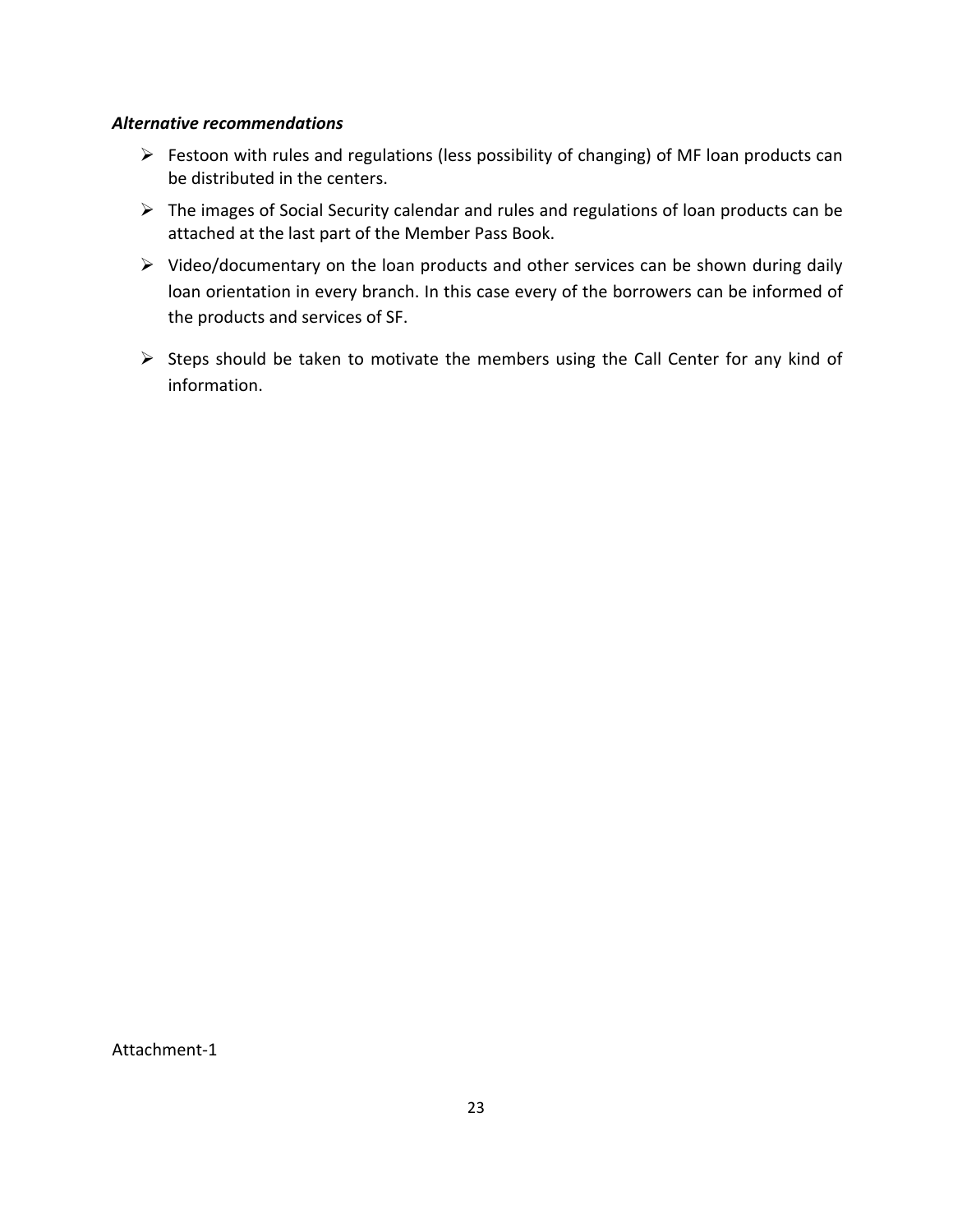## FGD Checklist for the members

- ১. আপনি কতদিন যাবৎ সাজেদা ফাউন্ডেশনের সদস্য?
- ২. বৰ্তমানে সাজেদা ফাউন্ডেশন সদস্যদেৱকে কি কি সুবিধা/সেবা দেয়-বিস্তারিত বলুন । এসব (প্ৰত্যেক) সুবিধা/সেবা পেতে আপনাকে কি কি করতে হয়?
- ৩. সাজেদা ফাউন্ডেশনের সুযোগ-সুবিধা/সেবা সম্পর্কিত বিষয়ে আপনার এলাকায় কোন কর্মশালা অনুষ্ঠিত হয়েছিল কি না? যদি হয়ে থাকে, কখন হয়েছিল?
- 8. ঐ কর্মশালায় কি কি বিষয়ে আলোচনা হয়েছিল? বিস্তারিত বলুন ।
- <u>৫. ঐ কর্মশালা বিষয়ে আপনার মতামত কি? শুরূর সময়, আলোচনার ধরন, বিষয়বস্তু ইত্যাদি</u> সম্পৰ্কে বিস্তারিত বলুন**।**
- ৬. ভবিষ্যতে এই ধরনের কর্মশালা করার প্রয়োজন আছে বলে কি আপনি মনে করেন? যদি হ্যা হয় তাহলে কেন? বিস্তারিত বলুন। যদি না হয় তাহলে কেন? বিস্তারিত বলুন।
- ৭. এই ধরনের কর্মশালায় আলোচিত বিষয়বস্তু মনে রাখার জন্য কি কি করা যেতে পারে? আপনার মতামত দিন $\perp$
- ৮. এই ধরনের কর্মশালা আরও কার্যকরভাবে করার জন্য কি কি করা যেতে পারে? আপনার মতামত দিন $\perp$

Attachment‐2